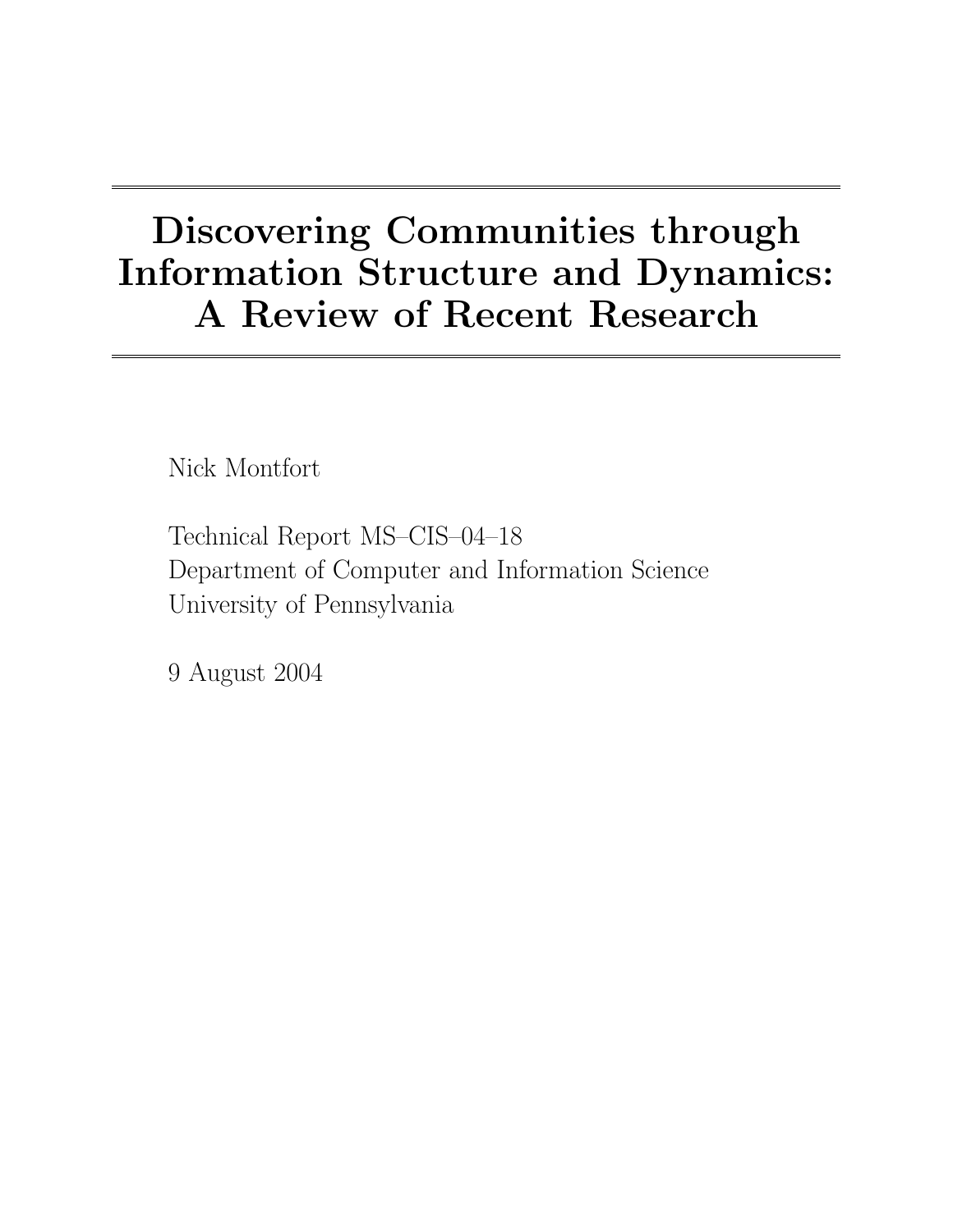## Contents

| $\mathbf 1$    | Introduction                                  |       |                                                          | $\overline{2}$   |
|----------------|-----------------------------------------------|-------|----------------------------------------------------------|------------------|
|                | 1.1                                           |       |                                                          | $\overline{2}$   |
|                | 1.2                                           |       | Social Communication and Networked Computing             | 3                |
|                | 1.3                                           |       |                                                          | $\overline{4}$   |
| $\overline{2}$ | <b>Recent Research on Community Discovery</b> |       |                                                          | $\boldsymbol{6}$ |
|                | 2.1                                           |       |                                                          | $6\phantom{.}6$  |
|                |                                               | 2.1.1 |                                                          | 6                |
|                |                                               | 2.1.2 | Community Identification as a Maximum Flow Problem       | 9                |
|                |                                               | 2.1.3 | Finding Friends through Text and Link Similarity         | 10               |
|                | 2.2                                           |       |                                                          | 11               |
|                |                                               | 2.2.1 | Partioning the Email Graph with Betweenness              | 11               |
|                |                                               | 2.2.2 | Static and Temporal Community Structures                 | 13               |
| 3              | <b>Critique of Recent Research</b>            |       |                                                          | 16               |
|                | 3.1                                           |       |                                                          | 16               |
|                |                                               | 3.1.1 |                                                          | 16               |
|                |                                               | 3.1.2 | Heuristics, Tricks, and Free Parameters                  | 17               |
|                |                                               | 3.1.3 |                                                          | 19               |
|                | 3.2                                           |       |                                                          | 20               |
|                | 3.3                                           |       |                                                          | 21               |
|                |                                               | 3.3.1 |                                                          | 21               |
|                |                                               | 3.3.2 | Mathematical, Algorithmic, and Social Network Techniques | 22               |
|                |                                               |       |                                                          |                  |
|                |                                               | 3.3.3 |                                                          | 23               |
| $\overline{4}$ |                                               |       | Acknowledgments                                          | 24               |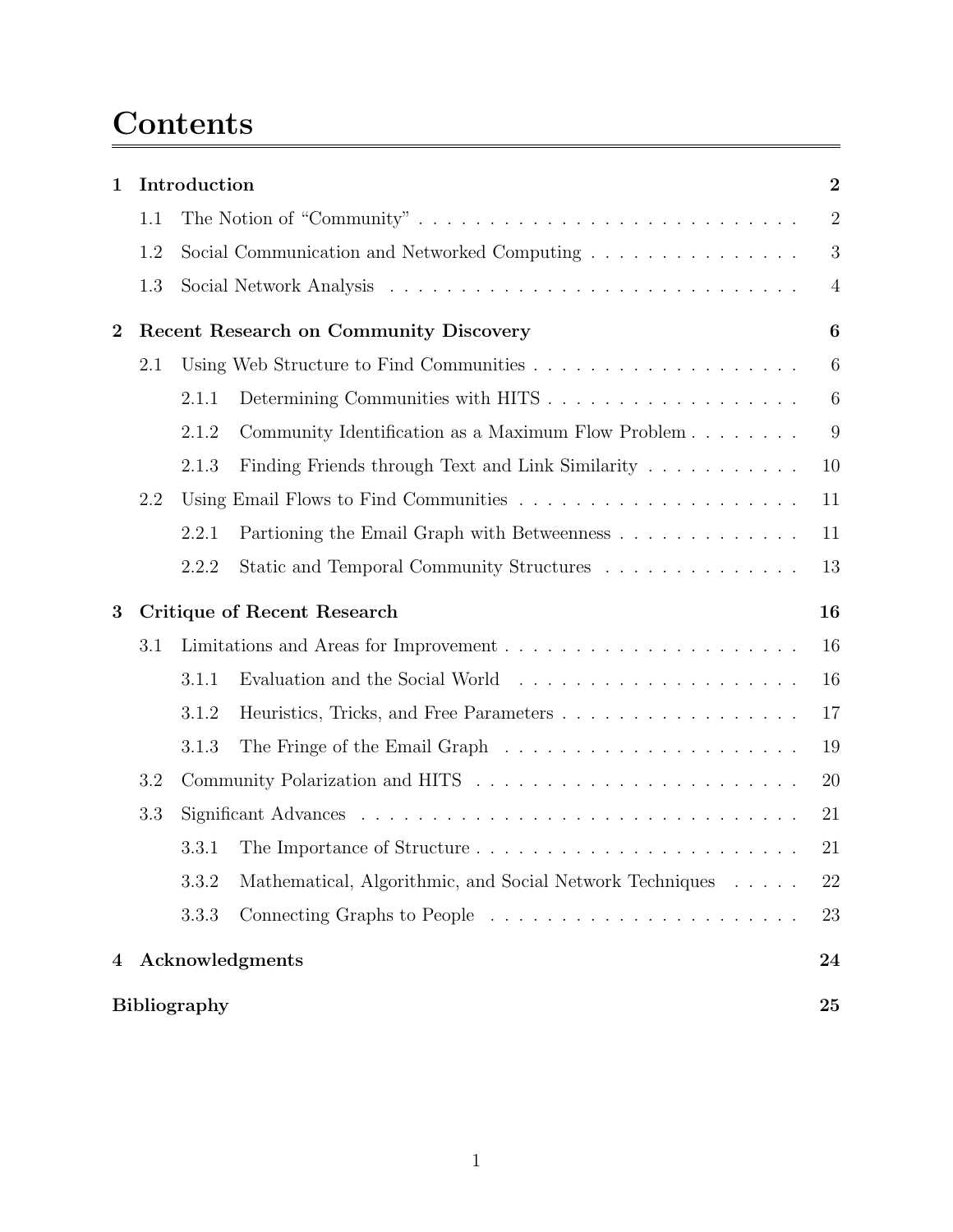## Introduction

Social organizations have important structures that are not immediately evident. Rather than being monolithic or completely arranged in neat hierarchies, organizations of all sorts neighborhoods, universities, businesses, international academic associations, political movements, and others — contain numerous different communities that are not described on any formal org chart or in any official directory. For instance, a university department, in addition to being organized into official labs and research groups, also may be organized into shorter-term teams working on particular research papers; teams working together to develop and grade homework assignments and exams; communities of practice (Matlab programmers, Perl programmers, etc.); communities of interest (squash players, aficionados of vampire films, etc.); and other sorts of groups, none of which will be described in formal documents about the department. Yet the true structure of an organization is an important factor in determining how information diffuses within it, how consensus can be built, and which people are essential to accomplishing which of the organization's objectives.

Since some of the discourse that forms, maintains, and indicates communities travels through networked computers, an analysis of computer-mediated communications can shed light on the nature of these organizational structures. Even if the content of such communications is not examined for reasons of privacy or practicality, there is much to be learned from the information flow within an organization and from the hypertext structure of related pages on the Web. This report considers three techniques for community discovery on the Web [10, 9, 2] and the ways that two groups of researchers have more recently partitioned email graphs into communities.[26, 8]

## 1.1 The Notion of "Community"

When seeking to discover communities, it is important to define *community*, or at least to characterize this concept so that performance on the task of community discovery can be measured. Community is a more specific concept than organization, defined as "any stable pattern of transactions between individuals or aggregations of individuals."[21, p140]

Traditional sociological definitions of community have emphasized physical proximity and the sharing of tangible resources — seemingly in contradiction to the idea of an online community, although common goals were also often mentioned in early definitions.[14] Before the Web had surged in popularity, Howard Rheinghold championed the term virtual community to describe "social aggregations that emerge from the Net when enough people carry on public discussions long enough, with sufficient human feeling, to form webs of personal relationships in cyberspace."[22, p5] The concept of a community that was connected by networked computers existed long before the 1990s, however. In 1968, J. C. R. Licklider and Robert Taylor wrote: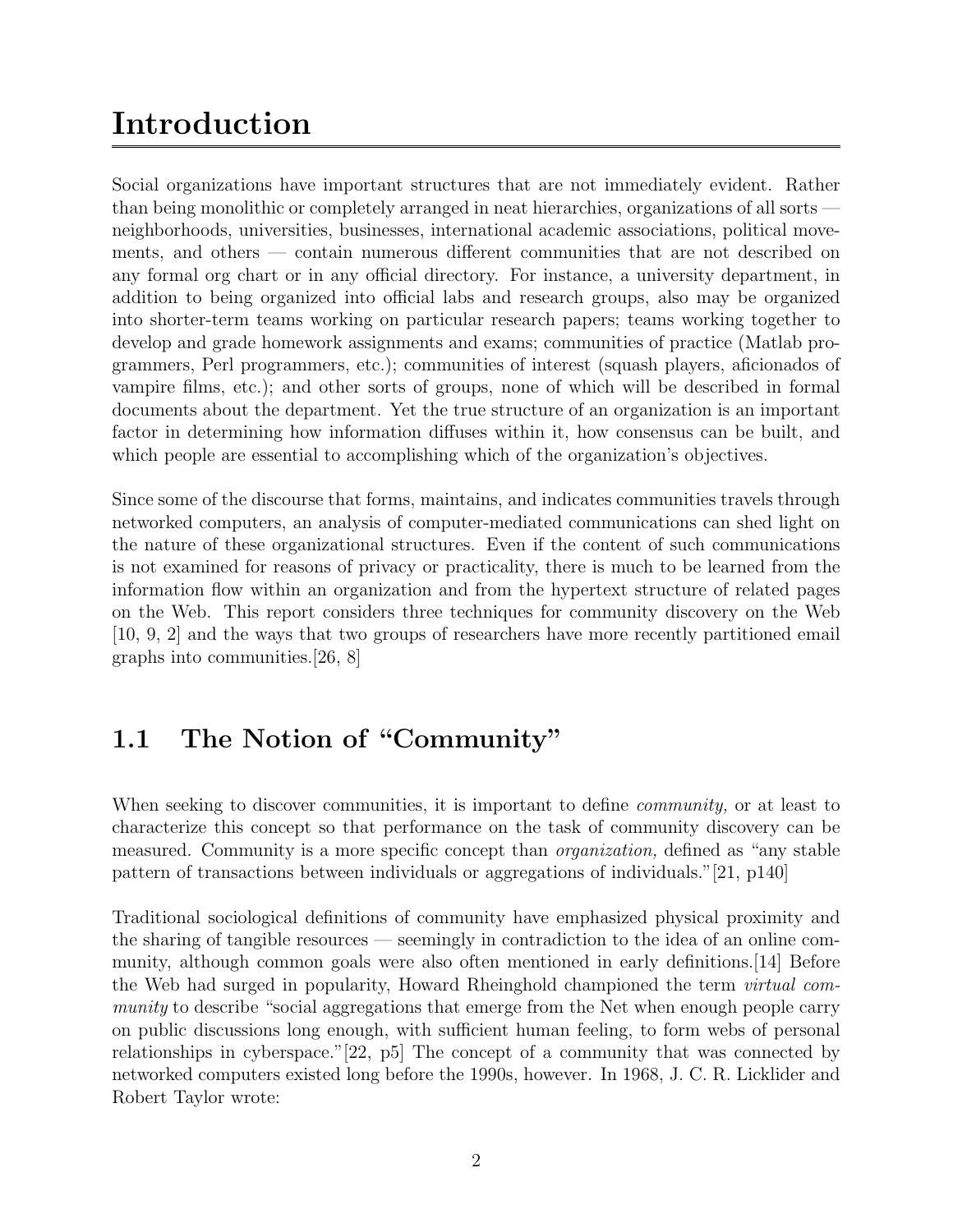What will on-line interactive communities be like? In most fields they will consist of geographically separated members, sometimes grouped in small clusters and sometimes working individually. They will be communities not of common location, but of common interest. In each field, the overall community of interest will be large enough to support a comprehensive system of field-oriented programs and data.[20]

Licklider was prescient in seeing that people who do not dwell in the same geographical area can be members of the same community. Although telephones, the highway system, and air travel had provided ways for people to maintain long-distance social ties before Licklider described on-line communities, communities were typically considered to be local groups through the 1950s and 1960s.

Since the late 1960s, sociologist Barry Wellman has been studying communities as non-local social networks. He has provided an updated definition of community that is sensitive to current social realities, including our social uses of the networked computer: "Although community was once synonymous with densely knit, bounded neighborhood groups, it is now seen as a less bounded social network of relationships that provide sociability support, information, and a sense of belonging."[27, p2031] Further defining may be necessary before we know whether the vertex corresponding to a particular person should be connected to a particular community graph, but by developing a consistent standard for a community relationship, based upon this fundamental definition, a principled way to model communities can be developed. This definition seems suitable for locating communities within a variety of organizations, including companies, universities, cities, and the Internet.

When researchers' definitions of terms such as *community* and *friend* differ substantially from the ones above or from intuitive ones, the differences are discussed in section 2 as the corresponding research is summarized. The implications of these differences are explored in section 3.

### 1.2 Social Communication and Networked Computing

The networked computing environment at the beginning of the 21st century is dominated by the Internet, which carries the bulk of our computer-mediated communications. The Internet's predecessor, arpanet, was largely envisioned by Licklider, who imagined a system to facilitate resource sharing and collaborative work.[19] Given the Internet's origins, it is hardly surprising that this network has helped to bring about new and enhanced forms of social communication. The Internet has turned out to be, as Wellman wrote:

... an excellent medium for supporting far-flung, intermittent, networked communities. E-mail transcends physical propinquity and mutual availability; e-mail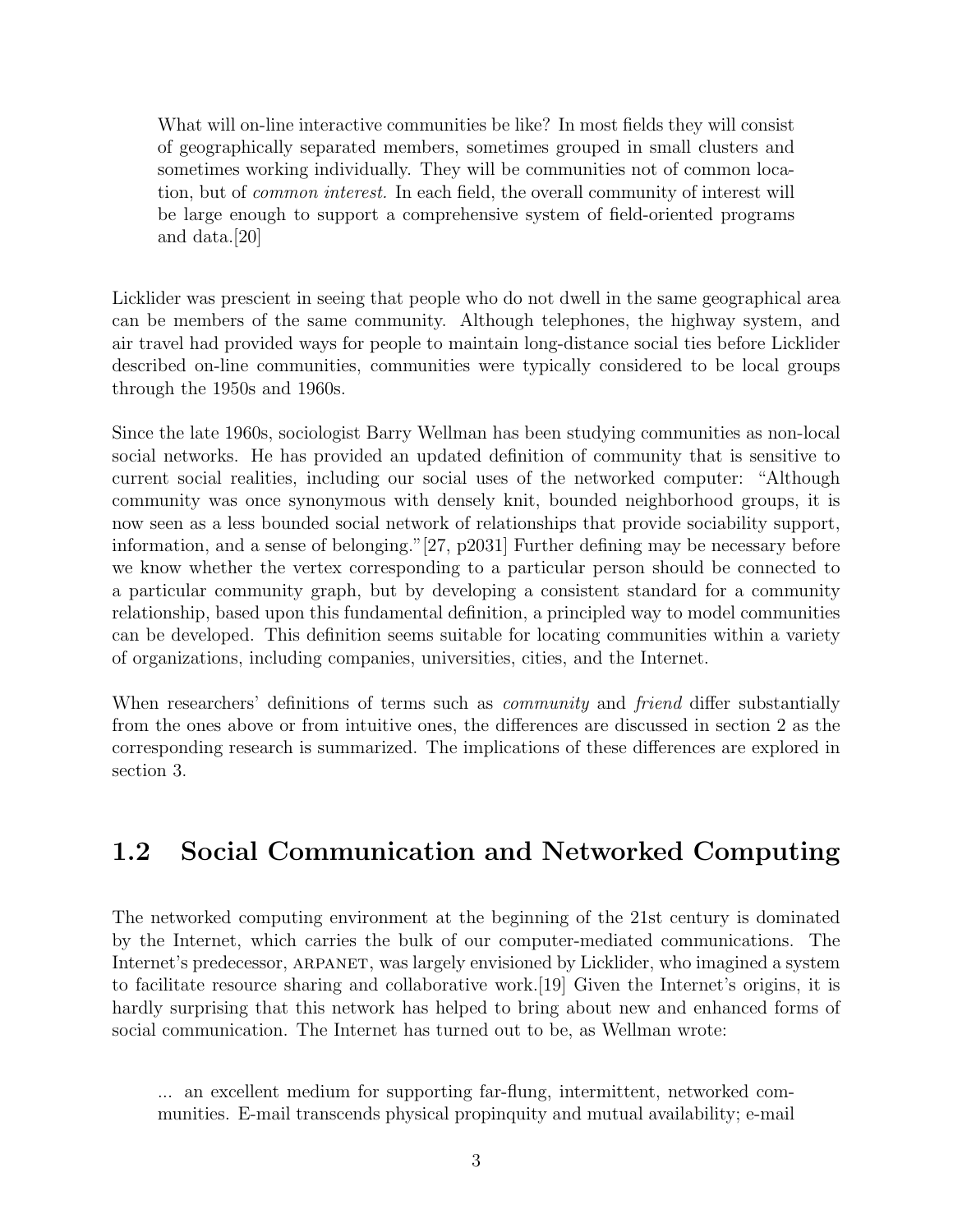lists enable broadcasts to multiple community members; attachments and Web sites allow documents, pictures, and video to be passed along; buddy lists and other awareness tools show who might be available for communication at any one time; and instant messaging means that simultaneous communication can happen online as well as face-to-face and by telephone. [27, p2031]

In the past few decades, observers of computer-mediated communication made distinctions between online or virtual communities and "real life" — or "non-simulated reality," as it was called in Richard Powers' novel *Plowing the Dark.* Opponents of computer-mediated communication, recapitulating concerns about urbanization and the development of pre-computer technologies, have worried that "real life" community will be forgotten or disrupted. Proponents of the networked computer often seemed to admit that online communities were separate from real ones, but argued that they are just as good in many ways, and that participation in them does not disturb "real" community life.

Such arguments, on both sides, miss the point that many communities cannot be simply classified as online or offline, since members communicate with each other both with and without computer mediation. This sort of discussion also gives second-class status to social ties established online, presupposing that the loss of a social tie in the "real world" is always a horrible outcome, even if a person lost that tie while establishing one or more social ties online, perhaps ties that are even more meaningful and important. The Internet, according to Wellman, "is not destroying community but is resonating with and extending the types of networked community that have already become prevalent in the developed Western World."[27, p2032] The ability to communicate online can help families keep in touch across great distances, just as it can help a business that contracts with companies in other counties, a team of scientific researchers at different universities and research labs, and a team of editors living on different continents.

While dispersed, non-local communities are enabled by the networked computer and make for interesting and important objects of study, Wellman's research has shown that "online as well as offline contact is highest with those living nearby;" he cites other findings indicating that a significant number of computer-mediated communications are undertaken to arrange non-computer-mediated meetings.[27, p2033] This suggests that an analysis of computermediated communications can shed light on the structure and development of geographically localized communities as well as distributed ones.

### 1.3 Social Network Analysis

Social network analysis describes a set of methods that have been developed since the middle of the last century by researchers who have drawn on sociometrics, graph theory, and other theories and techniques to try to better understand human relationships and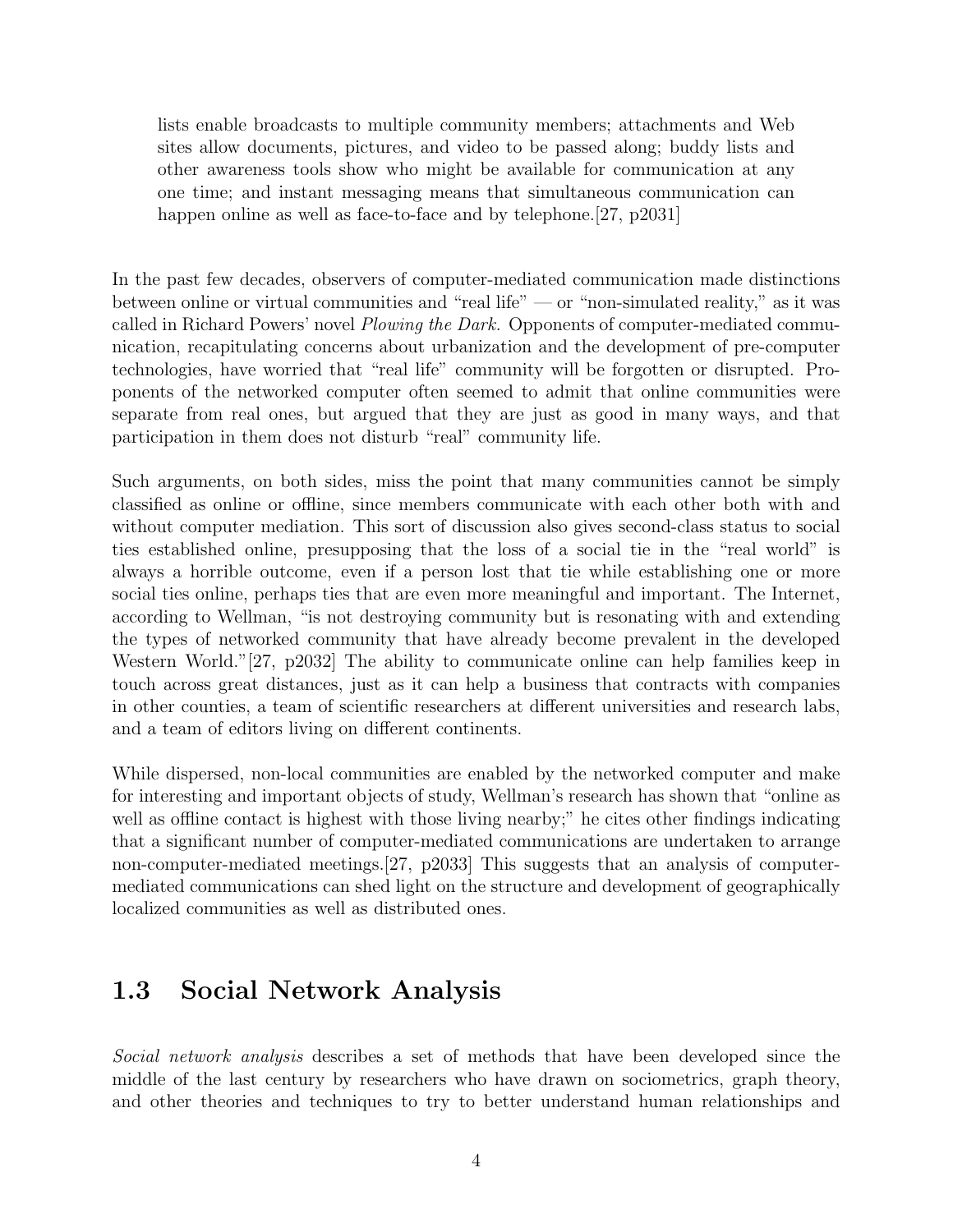communications.[24] Management and organizational research has increasingly found techniques developed in this field to have practical value in understanding human networks and improving the functioning of businesses. One review of recent organizational research found that this field's increase in social network research, over the past three decades, has been exponential.[3]

Social network analysts use questionnaires and surveys, documentary sources, and observation to gather quantitative data about attributes (statistics of individuals, such as income), relations (which determine the structure of the graph), and ideations (for instance, people's motives). The structure of the network is of primary concern. The *centrality* of the people in the network is important in this analysis; different measures of centrality are used. One of these is simply high degree, a local measure of centrality. Another measure, this one global, is closeness, which is proportional to the number of vertices that can be reached and is inversely proportional to the length of the shortest paths to those vertices. In other words, vertices that are topologically near many other vertices have high closeness. In a connected graph, the closeness of a vertex is just one over the sum of its distances to each other vertex.

Malcolm Gladwell popularized some social network analysis concepts in a book that discusses the spread of ideas.[12]. Gladwell described three sorts of people critical to an idea's diffusion: the *maven*, who is knowledgeable and likes to help others with information; the *salesman*, who is particularly persuasive about ideas; and the *connector*, who significantly shortens the paths of acquaintanceship between people, sometimes by virtue of having high degree and sometimes because this person bridges two or more subgraphs that would otherwise be disconnected, or connected only by very long paths. The special qualities of mavens and salesmen are best described in attributional and ideational ways. Connectors, on the other hand, can be identified with reference to graph structure, as vertices with high *betweenness*. The betweenness of vertex  $v$  is related to the number of all-pairs shortest paths passing through v. More precisely, all shortest paths that include  $v$ , between each pair of vertices s and  $t$ , contribute to the betweenness of a vertex. The contribution of each pair is the number of shortest paths that include  $v$  divided by the total number of shortest paths between the pair. If all the shortest paths for s and t pass through v, the contribution is 1; if one of three shortest paths pass through it, the contribution is  $1/3$ . Betweenness, a global measure, is a third measure of centrality.

The methods of social network analysis include *cluster analysis*, techniques for identifying highly interconnected subgraphs. These are of particular interest in the community identification task.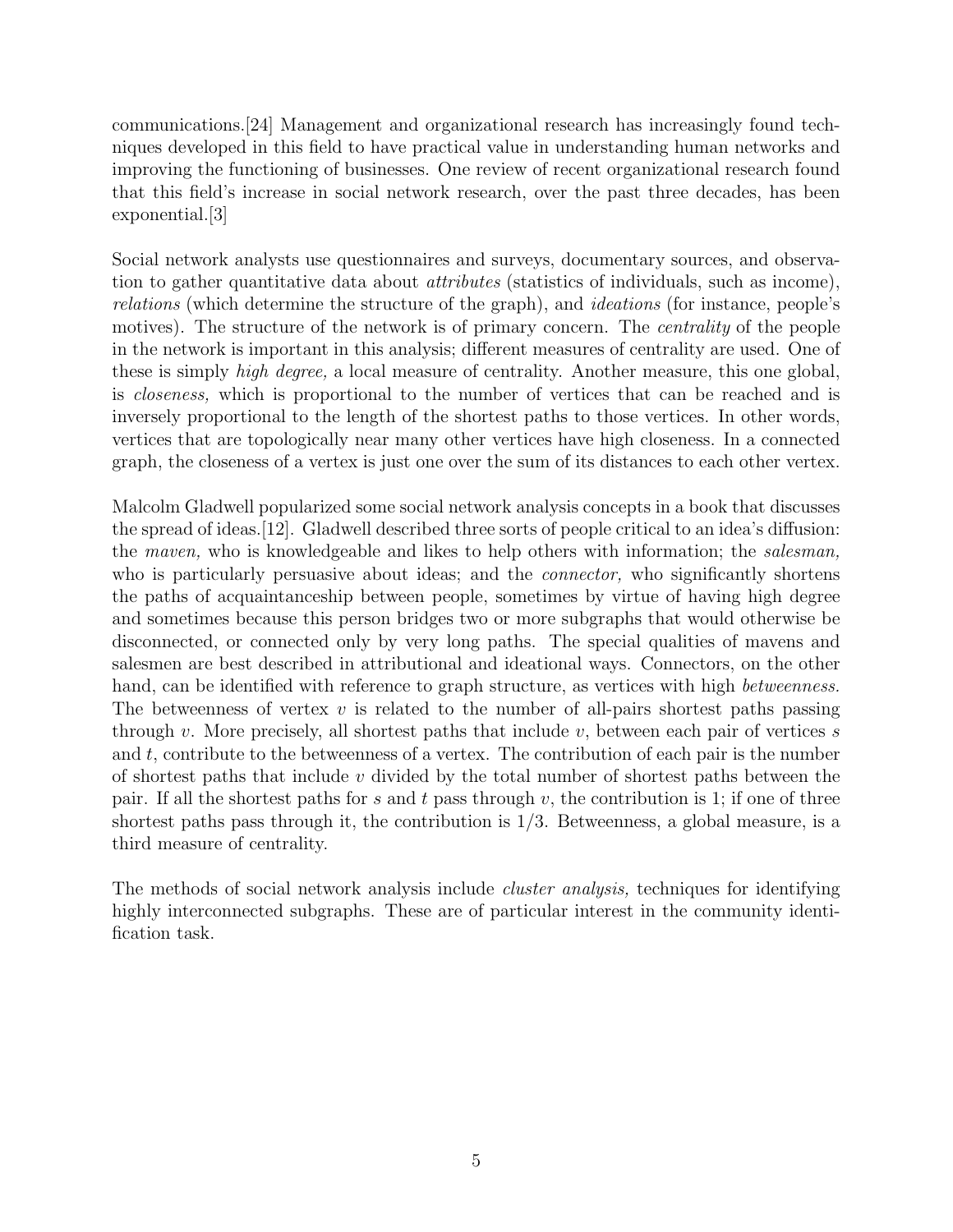## Recent Research on Community Discovery

There has been significant recent research on determining communities mainly or purely through the structure of the graph of online communications. While some research has considered communities in the context of USENET newsgroups [16, 25, 23] or chat systems [17], interesting work has been also done using data from two of the most popular means of computer-mediated communication, the World Wide Web and email. These two systems differ in important ways. Pages on the Web are public and somewhat loosely associated with individual people, while email messages are private and tightly bound to individuals. A link on the Web usually represents an intentional reference, but the "recipient" may never even know about the link, as is seldom the case with an email that is sent. Because of these differences, and for other reasons, approaches to community identification in these two systems have varied.

## 2.1 Using Web Structure to Find Communities

Parts of the Web have been modeled as graphs in several different ways, but all of the work described below considers Web pages to be vertices and hyperlinks to be edges, usually directed ones. Although much work using this sort of model focuses on the identification of pages relevant to a particular topic, the research surveyed in this section explicitly concerns itself with the identification of communities or social relationships. The analysis of citation structures (bibliometrics) is sometimes referred to and used as a point of comparison in this research, but it can be understood without reference to particular bibliometric techniques.

### 2.1.1 Determining Communities with HITS

Three researchers working at IBM Almaden Research Center and at Berkeley developed a technique for community identification [10] based on the Hypertext-Induced Topic Search (hits) algorithm developed by one of them, Jon Kleinberg.[18] A set of pages that have been returned from a search engine is expanded and numerous different communities are identified within the enlarged graph, with the most important pages in these communities indicated. David Gibson, Jon Kleinberg, and Prabhakar Raghavan do not define *community*, but they note that the term does not imply centralization or planning. They suggest a connection to the social world by noting that an analysis of Web structure "gives us a global understanding of the ways in which independent users build connections to one another in hypermedia that arises in a distributed fashion."[10, p225]

hits was developed for broad-topic searches. It uses the mutually-defined concepts of hubs and authorities: hubs are pages that point to many authorities, authorities are pages pointed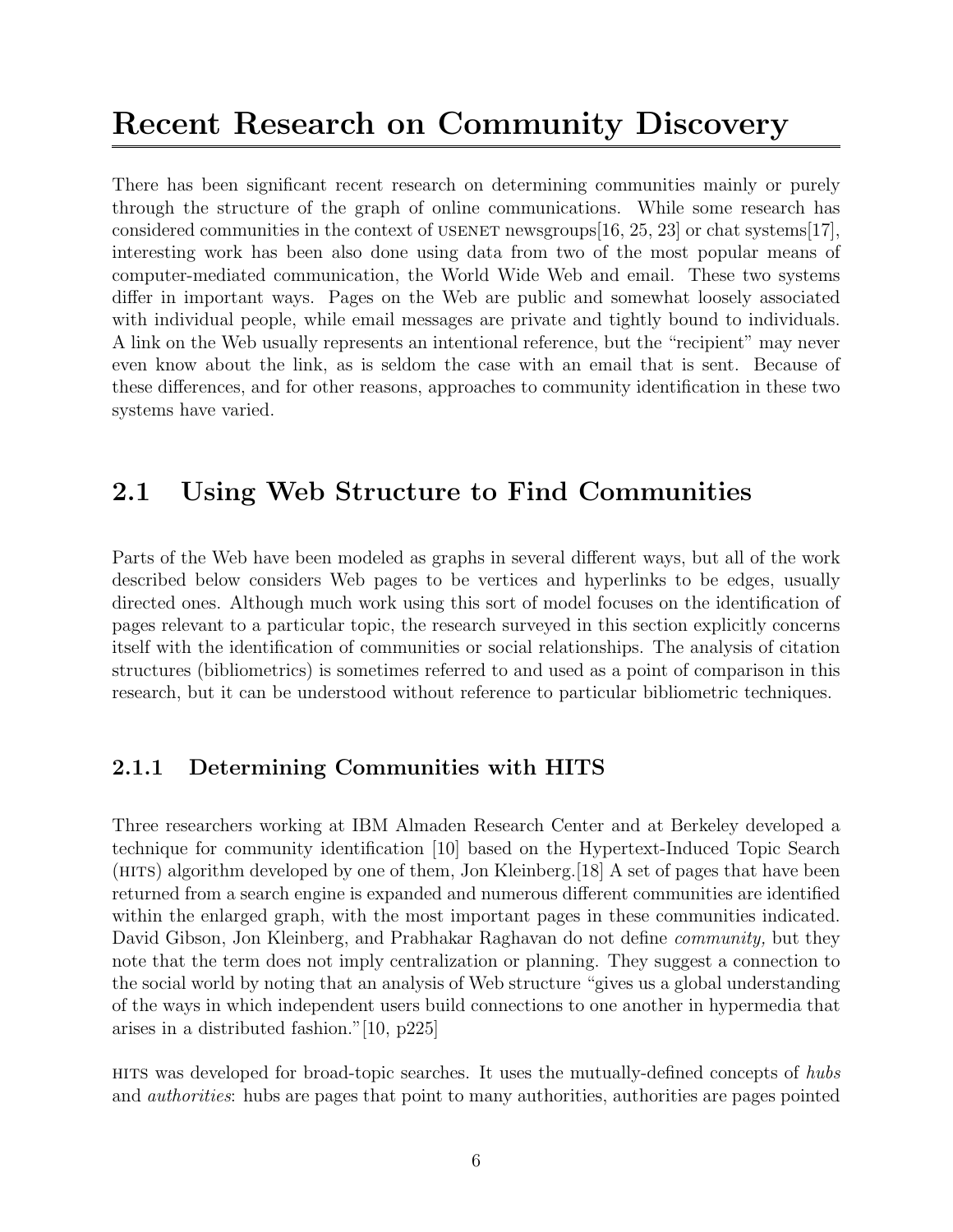to by many hubs. Vertices with high out-degree and high in-degree are not the same things as hubs and authorities, although these turn out to be the first-iteration approximations. At a high level, the algorithm works by starting with a root set of pages (which were returned as a search result) and then expanding the set, adding all pages that link to or are linked to by ones in the root set. Each vertex v is assigned an authority weight  $x<sub>v</sub>$  of 1 and a hub weight  $y_v$  of 1. Consider  $\Gamma_v^-$  to be the neighborhood of vertices that point to v and  $\Gamma_v^+$  to be the neighborhood of vertices that are pointed to by  $v$ . At each iteration, the weights are updated as follows:

$$
x'_{v} \leftarrow \sum_{u \in \Gamma_{v}^{-}} y_{u} \qquad \qquad y'_{v} \leftarrow \sum_{u \in \Gamma_{v}^{+}} x_{u}
$$

The hub weights are then normalized so that the sum of their squares is one, and similarly with the authority weights.

The algorithm above differs in only one way from the one used by Kleinberg and his colleagues. They did not expand the root set by fetching every page that pointed to pages in the set. Some popular pages were pointed to by hundreds of thousands of others, so if there were more than 50 pages in  $\Gamma_v^{\text{-}}$ , 50 of those were selected at random and added. The algorithm was observed to converge quickly; in experiments, 200 iterations would reliably result in convergence.

Let A be the directed adjacency matrix corresponding to the expanded set of pages, with  $A_{ij} = 1$  if there is a directed edge from i to j, and 0 otherwise. Now the update operations can be described simply as  $x \leftarrow A^{T}y$  and  $y \leftarrow Ax$ . For a large number of iterations k, the x and y vectors converge in the direction of  $(A^T A)^k z^{(1)}$  and  $(A A^T)^k z^{(1)}$ , where  $z^{(1)}$  is the initial vector of ones used to initialize both hub and authority weights. This reformulation supplies a proof of the convergence of the algorithm, since the matrix problem converges. Kleinberg cites a standard linear algebra result [13], that for any symmetric  $n \times n$  matrix M and any n-vector v not orthogonal to  $\omega_1(M)$ , the direction of  $M^k v$  converges to that of  $\omega_1(M)$  as k grows without bound. Solving for the leading eigenvector (or an approximation of it) can in general be done in this way; this is called the *power method.* Also,  $z^{(1)}$ , a vector of all ones, cannot be orthogonal to  $\omega_1(AA^T)$ , because of another standard result, that the principal eigenvector of such a matrix has only nonnegative components. So the iterative process, equivalent to finding  $(AA<sup>T</sup>)<sup>k</sup>z<sup>(1)</sup>$  for large k, converges for the hub weights. A similar argument applies for  $\omega_1(A^T A)$  and the authority weights. In addition to providing a convergence proof, this reformulation also offers a helpful correspondence that can be used to find the hubs and authorities of different "modes" within a subgraph. As k goes to infinity,  $(A^T A)^k z^{(1)}$  approaches  $\omega_1$ , the eigenvector that corresponds to the first (greatest) eigenvalue  $\lambda_1$  of  $(A^T A)$ , and similarly for the update of the hubs weights and  $(A A^T)$ . Following Kleinberg, this assumes that the multiplicity of  $\lambda_1$  is always 1, so  $\omega_1$  can be called the principal eigenvector and the others non-principal. Kleinberg writes that "When the assumption does not hold, the analysis becomes less clean, but is not affected in any substantial way."[18, p613] The power method only works to find the leading eigenvector when there are n distinct eigenvectors and eigenvectors with different norms; if these conditions do not hold, convergence is not guaranteed. The analysis of the iterative algorithm is, therefore,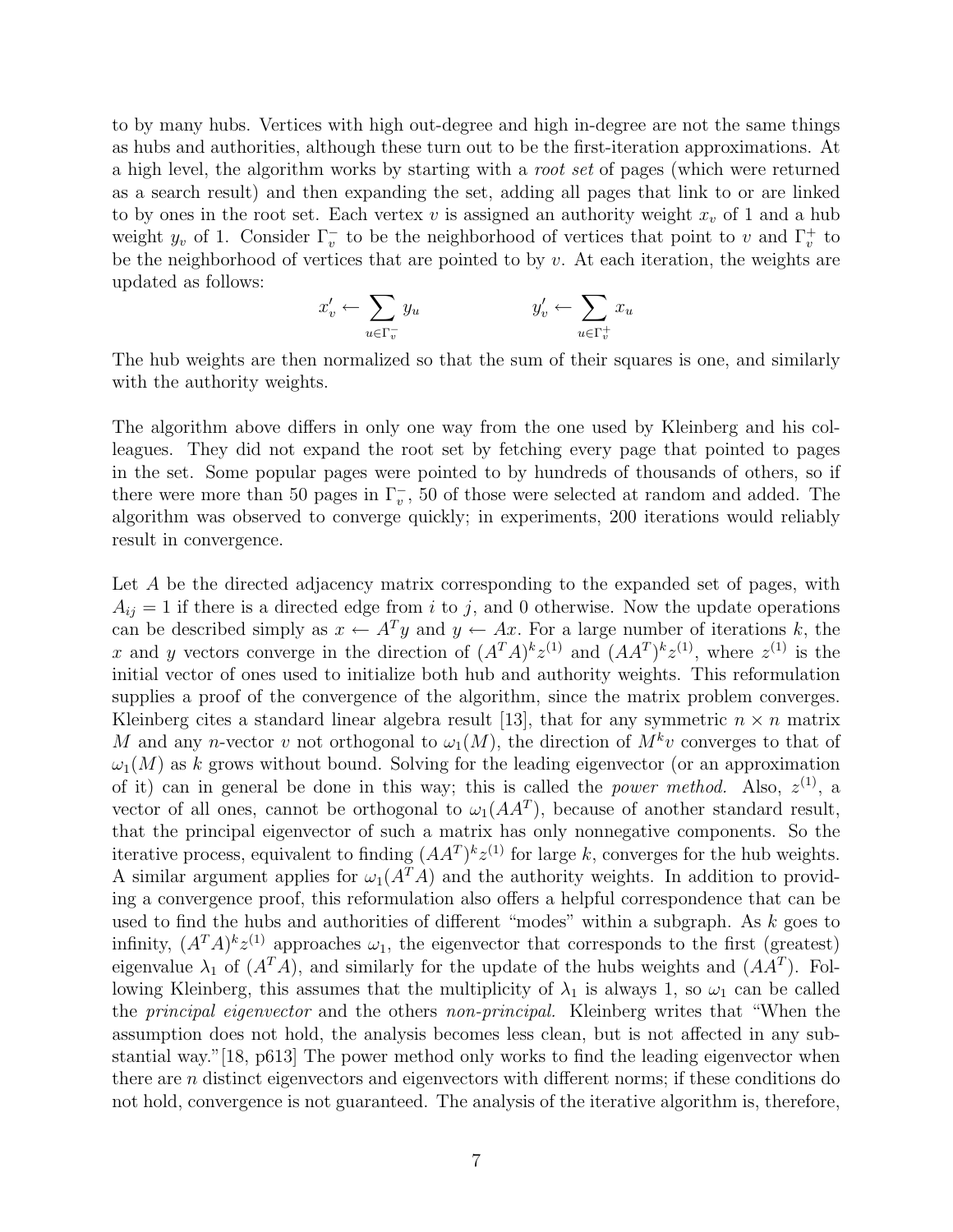certainly affected when  $\lambda_1$  has multiplicity greater than 1. However, other techniques can be used to determine the eigenvalues and eigenvectors even when the iterative algorithm is not guaranteed to converge, and the results can be interpreted in a similar way, with the eigenspace corresponding to  $\lambda_1$  playing the same role as  $\omega_1$  does in the simplified case.

The principal eigenvector and the non-principal eigenvectors are interpreted as corresponding to principal and non-principal communities that have been found in the expanded set of pages. [18, 10] Given a particular authority eigenvector  $\omega_k$ , the components of that eigenvector that have the greatest absolute values are interpreted as corresponding to the most authoritative nodes in the  $k^{th}$  community, and similarly for a hub eigenvector.

The main communities tended to recur when the root set was varied in ways that preserved its relevance to a single topic. The principal community did not always remain the same with different root sets, but the top five authorities overlapped significantly whether one began with a query on *astrophysics*, *astrophysique*, or *astrophysik*, for instance. HITS functions to generalize topics that are not sufficiently broad, finding hubs and authorities relevant to a less specific topic, but one that includes the topic originally chosen. This generalization was seen to work differently for seemingly "parallel" topics, such as English literature (top authorities were focused on the topic) and *German literature* (top authorities were more general, and relevant to European literature.) It was suggested that this was due to differences in the development of Web communities on such parallel topics, which implies that hits can be used to gauge the development of such communities. Additionally, it was suggested that a hierarchy of topics, such as the one seen in Yahoo!, could be developed using the generalization ability of hits.[10] Given a large set of highly specific topics and a common root set, the topics that generalized to the same community would all be considered hierarchically underneath the generalized topics. For instance, if running hits on a dozen researchers' names all generalized to the same community, associated with machine learning, those names would be placed beneath "Machine Learning" in a hierarchical index.

Since "what determines the 'generality' of a topic in this setting is its representation on the www"[10, p231], some topics can be specialized rather than generalized by hits, due to a strong presence of pages about a subtopic. For instance, the top two authorities in a root set expanded from a search on linguistics were both from a more specific field, computational linguistics. Although disappointing when considered as a search result, this seems to indicate that in 1998, the community of computational linguists as expressed on the Web was the dominant community dealing with "linguistics" overall. Highly-commercialized pages appear frequently for some topics, which could be due to the engineering of link structures and page text — this would influence the way the root set is selected. It could be caused by pages propagating weights within a domain, and could suggest that such weight propagation be limited or eliminated. The presence of AltaVista and Yahoo! as highly-ranked authorities in many fields suggests their infiltration into many communities. The influence of short-term changes (conferences, events reported in the news) on the top authorities for a particular topic suggested that the "core" of a topic could be determined by superimposing hits authorities determined over a long time period and then selecting the ones that remain constant.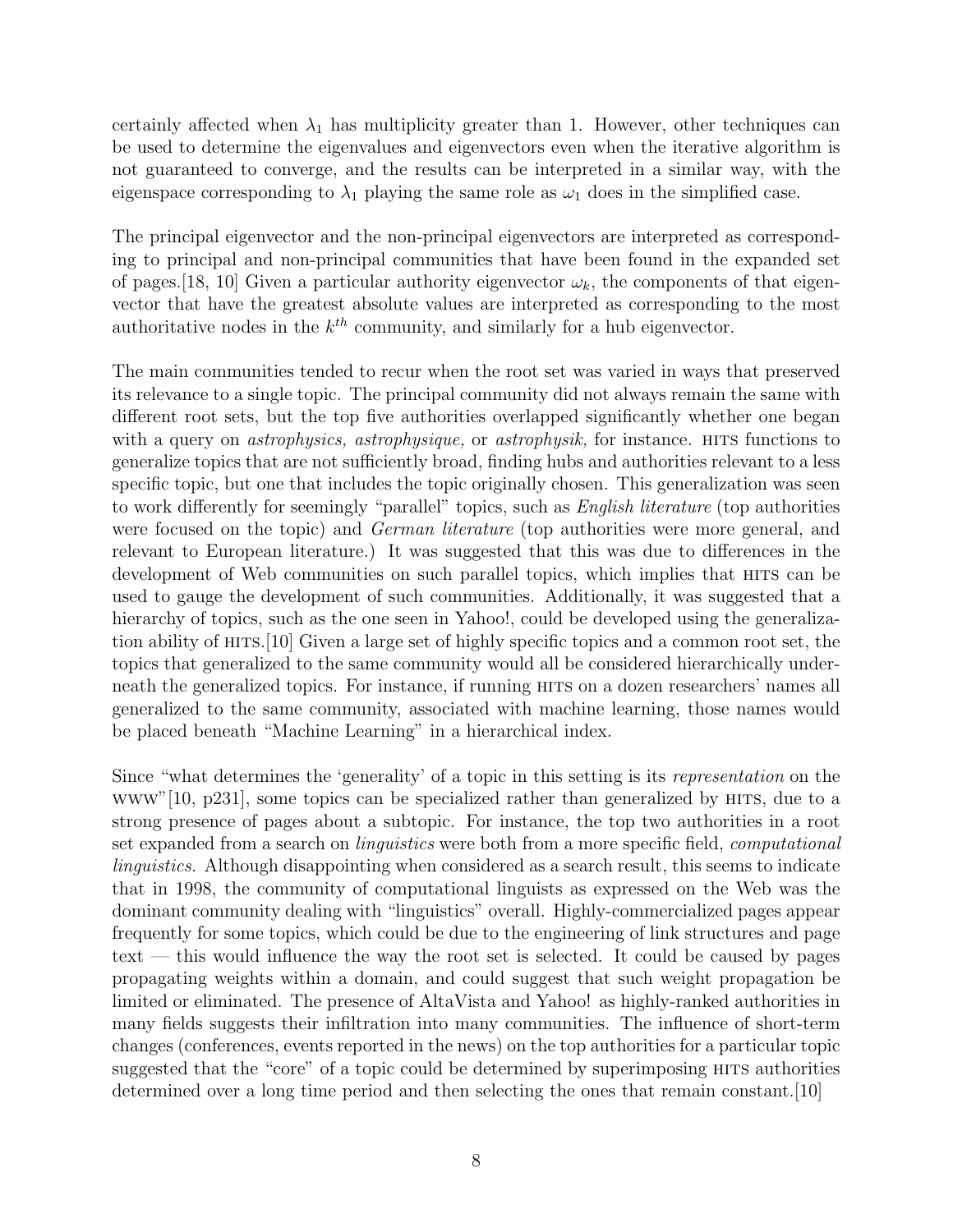The different communities indicated by different eigenvectors may correspond to different senses of a search term or to different, seldom-interlinked takes on the same topic. There is also some suggestion, based on work on heuristics for spectral partitioning of undirected graphs[5], that the sign of an eigenvector's component (corresponding to a particular authority or hub weight) may be significant, since vertices whose components have opposite signs have been observed to be well-separated in undirected graphs. Examples were given of different communities found with root sets based on searches for jaguar, randomized algorithms, and abortion.[18] The top three "jaguar" authorities corresponded to the Atari game console (in the principal eigenvector), the Jacksonville football team (in the second nonprincipal eigenvector), and the automobile (in the third). With "randomized algorithms," the first non-principal community had positive-valued authorities that were the home pages of computer scientists and negative-valued authorities that were software packages. The second non-principal eigenvector for the "abortion" set provided a clear separation of a different sort, with the top six positive-valued authorities all pro-choice pages and the top six negative-valued ones all pro-life.

#### 2.1.2 Community Identification as a Maximum Flow Problem

Researchers at NEC developed a technique for approximately identifying a community by creating an approximate minimum cut.[9] Gary William Flake, Steve Lawrence, and C. Lee Giles defined a *community* as a set of Web pages that has at least as many edges (in either direction) to pages within the set as it does to pages outside the set. In practice, this determination was made on a subgraph of the Web found by crawling three links out from a particular page. The problem was initially formulated as a balanced minimum cut problem: remove a set of edges such that the number removed is minimal, while ensuring that the two disconnected subgraphs remaining have at least m vertices each.

Computing this balanced minimum cut exactly is NP-complete. Flake et al. reformulated it as a maximum flow problem. Source  $s$  is the initial page of the crawl, always inside the community, which has  $c$  vertices in it, and  $t$  is a "virtual sink," added to the pages most distant from s in the graph that results from the crawl. A proof is given that with this "virtual sink," and with an additional condition, if the edges to the virtual sink are given capacity 1 and all other edges given capacity  $k$ , the same cut set will be found as would happen if a real vertex, located outside the community, were used as the sink. Call the number of vertices that are not in the community to be  $l$ , and the capacity of the original cut set c. Then, the additional condition can be stated as  $1 < k < \frac{l}{c}$ . The proof proceeds constructively, in four steps, beginning with the original situation and transforming into the one with a virtual sink, showing that the result is unchanged at each step: (1) Multiplying all edge capacities in the original graph by  $k$  changes nothing about the solution; (2) Connecting all non-community vertices to the virtual sink with edges of capacity 1 leaves the cut where it as, as long as there are more than ck non-community vertices, and this is part of the additional condition  $1 < k < \frac{l}{c}$ ; (3) Connecting all community vertices to the virtual sink with a capacity 1 edge also doesn't change the solution, since  $1 < k$  implies that cutting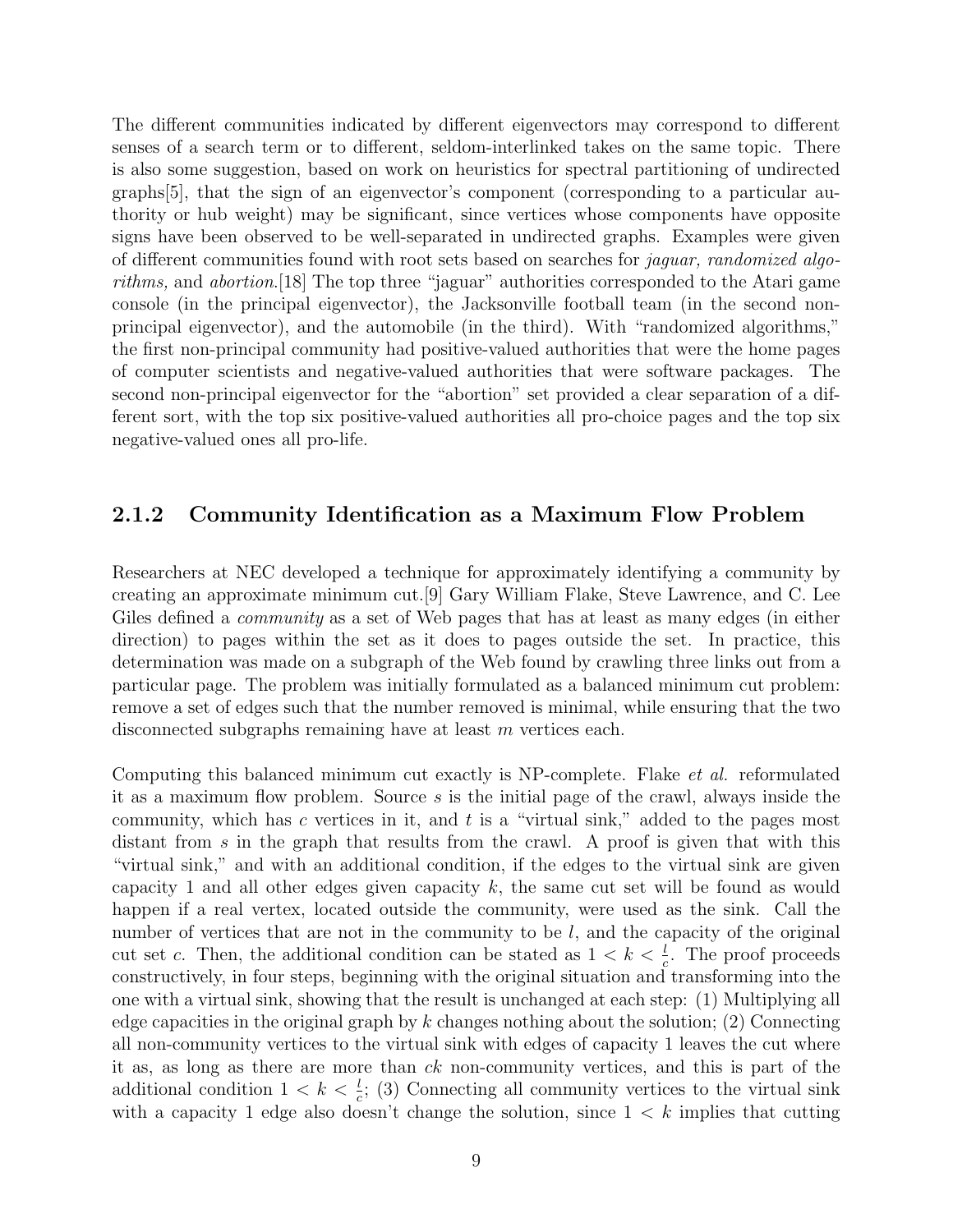that new edge will be more efficient than cutting one of capacity  $k$ , and  $(4)$  The trivial cut in which all edges to the virtual sink are removed is shown to be more expensive than the original cut, since  $k < \frac{l}{c}$ . However, as discussed in section 3.1.2, the final technique that was used was not the one for which this property was proved.

Three community subgraphs were identified and member pages were given a score within each that was the sum of their in-degree and out-degree, considered within the community subgraph, not within the entire Web. Beginning with four seeds, a community based around support vector machines was identified; the highest scoring page was the home page of Vladimir Vapnik, who initially developed SVMs. A community associated with the Internet Archive was identified by beginning with eleven seeds. Finally, a "Ronald Rivest community" was identified beginning with a single URL, Rivest's home page, and allowing links internal to mit.edu to be traversed on the first crawl. (Other crawls did not follows links within the same domain.) A relevant community was identified, with two of three top scorers being Rivest's co-authors on the first edition of Introduction to Algorithms.

#### 2.1.3 Finding Friends through Text and Link Similarity

Research done at Xerox PARC [2] explored how well links between student home pages could be predicted. Lada Adamic and Eytan Adar used three types of data: links (both to and from home pages), named entities in the text of home pages, and mailing list membership. Co-occurrences of items of each type were used to determine how similar pages were. The similarity was simply a weighted sum of items that were shared between pages. The similarity weight provided by each item was adjusted so that items shared by larger numbers of people had a lower weight; the weight assigned to an item was 1 over the log of the number of people sharing that item. Specifically,  $similarity(A, B) = \sum_{i \in A, i \in B}$  $\frac{1}{log(count(i))}$ . This means that common named entities (e.g., "Electrical Engineering") contribute less than do unusual ones, (e.g., "NTUA," indicating the National Technical University of Athens), and similarly for links and mailing list memberships.

The goal was to predict whether people were "friends." Somewhat anticipating Friendster, these researchers used the term friend to simply mean "any user who links to or is linked to by another." Researchers evaluated which of these types of items were most predicative of "friendship," considering in-links and out-links as separate classes so that four classes of items were evaluated against each other. For both Stanford and MIT, in-links were the most predictive, then mailing list memberships, then out-links. Co-occurrences of named entities were the worst at predicting a link between sites. The specific links and terms that were the best predictors revealed some differences between Stanford and MIT: living groups and religious groups topped the list at MIT, where students often stay in one residence for four years, while the most predictive links, phrases, and mailing lists at Stanford were more heterogeneous.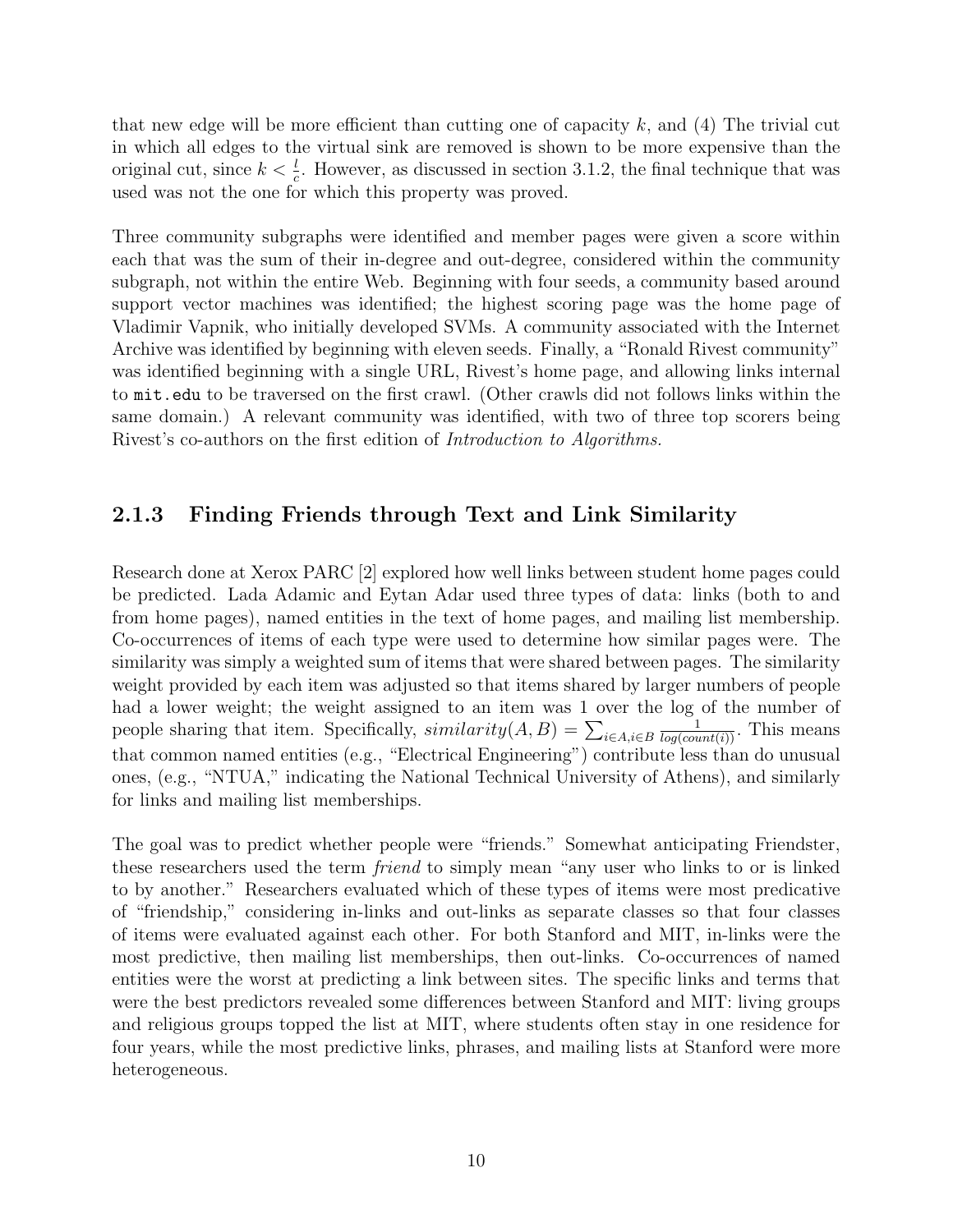## 2.2 Using Email Flows to Find Communities

Since email exchanges intuitively look more like conversations or correspondences than like journal articles that cite one another, it is unsurprising that bibliometric techniques are mentioned less often in considerations of email flows; interpersonal methods from social network analysis tend to be more directly applied to email graphs. The studies considered here look only at the information recorded in server logs, including "To:," "From:," and "Date:" lines but not including the message text itself.

#### 2.2.1 Partioning the Email Graph with Betweenness

Three researchers from Hewlett Packard Labs developed and evaluated a technique for discovering community structure using an organization's email graph. Defining communities of practice as "the informal networks of collaboration that naturally grow and coalesce within organizations," [26, p82] Joshua Tyler, Dennis Wilkinson, and Bernardo Huberman used the centrality measure of betweenness to repeatedly partition an email graph. The different partitions were then aggregated. Subgraphs that appeared in many of the different partitions were identified as communities of practice.

The method of partitioning an undirected graph using betweenness had been introduced in a more general context by Girvan and Newman in 2002, who evaluated it on computergenerated networks and on real-world biological and social networks where the community structure was known.[11] The method was introduced as an alternative to a hierarchical technique that was traditionally used in cluster analysis but which produced poor results in many cases. The centrality measure of betweenness, introduced in section 1, is used here with reference to edges rather than vertices. Edges are of high betweenness if they are on many shortest paths. The basic algorithm is:

calculate betweenness for all edges in the graph while edges remain in the graph do remove the edge with the highest betweenness recalculate betweenness for all edges in the affected component end while

The different graphs that result at each iteration represent community graphs with different thresholds for the maximum permissible betweenness. A different while condition could be used so that the algorithm halts when a stopping condition is met; this is what was done by Tyler et al.

Let  $n = |V|$  and  $m = |E|$  for a graph  $G = (V, E)$ . Calculating the betweenness of each edge has traditionally been done with algorithms that take  $\Theta(n^3)$  time and use  $\Theta(n^2)$  space. The computation is dominated not by finding the shortest paths between all pairs, but by the final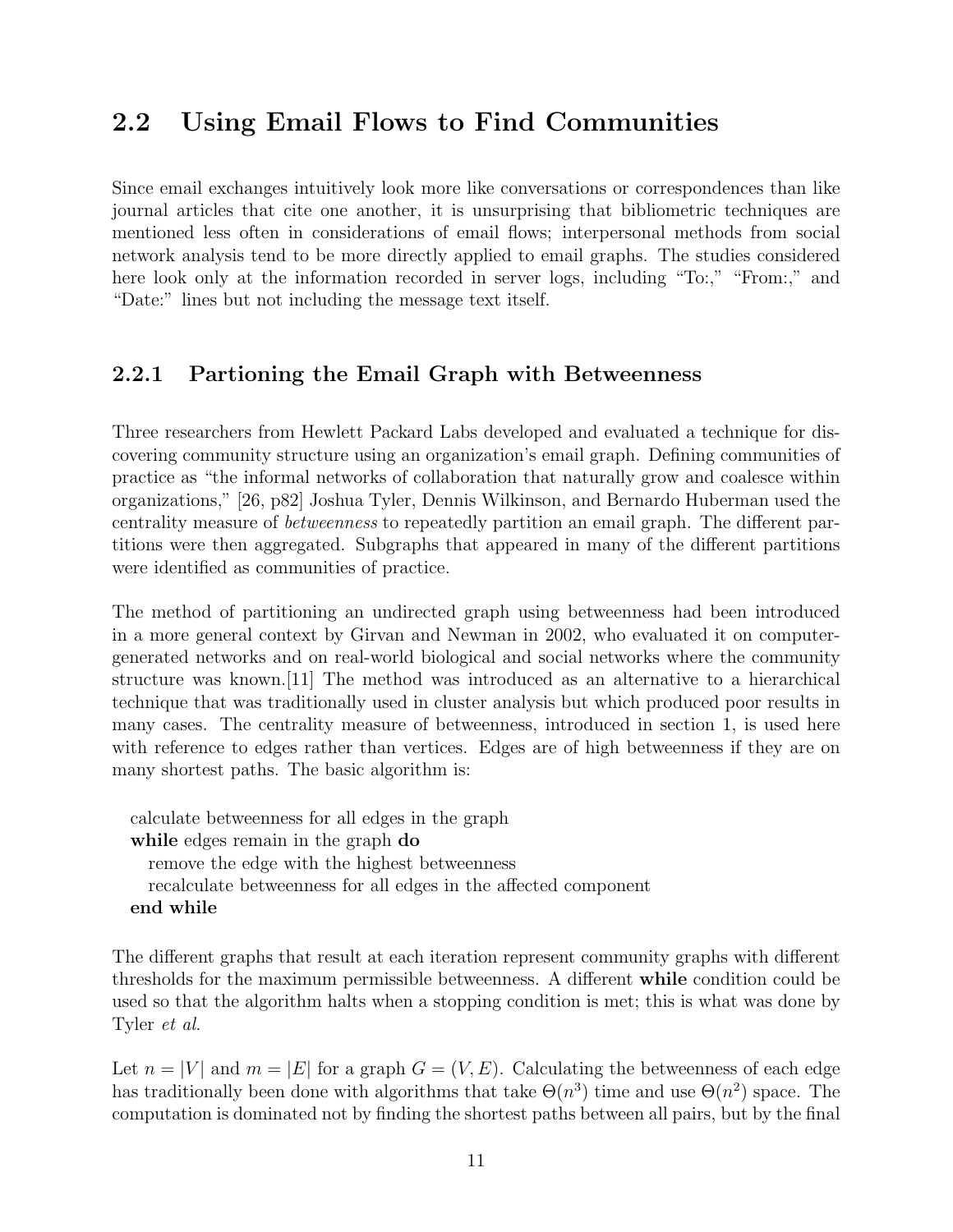summation; for each vertex  $v$  and each pair of vertices, it is necessary to compute what ratio of shortest paths v lies upon. In unweighted graphs, breadth-first search can be augmented to find the length and number of all paths from a given vertex in  $O(m)$  time. However, the betweenness of a given vertex  $v$  must then be computed as the sum of the number of shortest paths between s and t that include v divided by the total number of shortest paths between s and t. Computing this sum involves going through every combination of  $s, t$  and v for  $s \neq t \neq v$ , so doing this directly takes  $\Theta(n^3)$  time.

Tyler *et al.* use a recent, faster algorithm<sup>[4]</sup>. For each vertex, let that vertex be the "center," and calculating the shortest paths to every other vertex from that center. Doing this for a single vertex takes  $\Theta(m)$  time. Instead of summing the pair-dependency ratio at the end, the new algorithm accumulates partial pair-dependency ratios along the way, again needing only  $\Theta(m)$  time to compute all partial pair-dependencies for a single center. At the end, the accumulated pair-dependency ratios are divided by two, since each path has been counted twice, once from each direction. The computation runs in  $\Theta(nm)$  time and requires, for unweighted graphs,  $\Theta(n+m)$  space.

To apply the method to the email graph, Tyler et al. chose to represent the email exchanges in an unweighed, undirected graph, where an edge exists between two vertices if the corresponding people had, over a period of almost three months, (a) exchanged a total of at least 30 emails, and (b) had sent at least 5 emails in each direction — that is, each person had emailed the other at least 5 times. Only the "To:" and "From:" lines were used. Because some people emailed infrequently or used external systems for email, their original graph of 485 HP Labs employees was reduced to 367 vertices which were connected by 1110 edges.

The threshold for stopping was as follows: a component of l vertices would be identified as a community, output, and removed from the graph when either (a)  $l < 6$  or (b) the maximum betweenness of an edge in the component was less than or equal to  $l-1$ . The smallest viable community was considered to consist of three vertices, so a component of 5 or fewer vertices could not be split into more than one community. The other condition prevents a leaf vertex from being disconnected. The single edge connecting such a vertex to all  $l-1$  other vertices in a component is on all the shortest paths, so its betweenness is  $l - 1$ .

When a vertex has an edge to one dense subgraph, an edge to another dense subgraph, and no other edges, both of those edges will have the same betweenness. The choice of which one to remove is arbitrary, and such a vertex "could rightfully be considered to be part of both communities."[26, p86] Furthermore, a single choice of this sort made in early iterations can affect the placement more than one vertex. Because of this, Tyler et al. introduce randomness and do an approximate partitioning multiple times, combining the results and identifying the most reliably-appearing communities. For large components, Tyler et al. use an algorithm that cycles randomly though j vertices,  $j < n$ , using each as a center, until a vertex exceeding a certain betweenness is found. The highest-betweenness edge is then removed. When the remaining components are small, the exact algorithm is used. The whole process is repeated i times. The results are aggregated, with vertices placed in a community if they consistently appeared in that community throughout the i runs[28].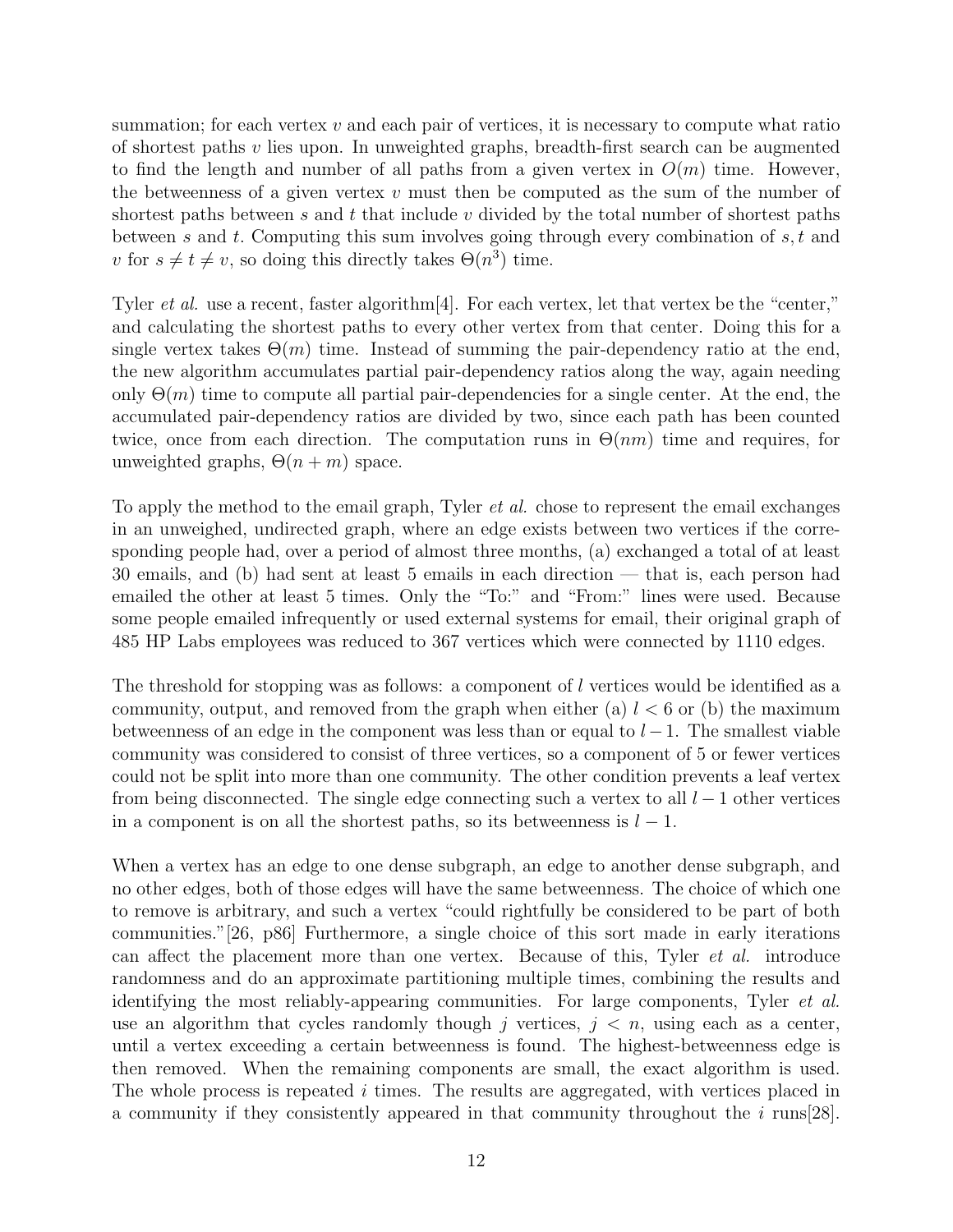Although this removes some edges that are not of maximum betweenness, in experiments, the overall outcome did not substantially differ from that obtained using the exact algorithm.

When run on the email graph, the algorithm found 66 communities with a mean of 8.4 members and standard deviation 5.3. The largest of these was of size 57 and there were several of size 2. (Presumably these either existed in the initial graph as isolated dyads or were determined during aggregation, since no run of the algorithm would ever break a larger graph into communities with fewer than 3 vertices.) Of these 66 communities, 17 crossed formal organizational boundaries. A visualization of the resulting graph showed that the formal leaders of the organization tended to appear near the center.

Tyler et al. evaluated the output of their algorithm by interviewing 16 subjects who appeared in their graph in 7 different, arbitrarily-chosen communities. The interviews lasted about 15 minutes and consisted of first asking the subject if the discovered community "made sense," then asking if there were people missing or if people appeared who should not, and finally asking for more general comments about this community. All 16 subjects said that the identified communities were real, saying things like "yes, that's my department," "that's a group that reports to me," and "that's pretty much our project team."[26, p92] Of the 16 interviewees, 7 said that people were missing and 6 said that a person appeared in the community who shouldn't. An intern who was not formally part of a group, but did work with the group, was correctly identified as part of that community. One large community was identified as a department in which there was "a lot of overlap in the projects," even though the interviewee did not personally work with everyone else in the department.[26, p92]

A review of this work co-authored by one of the original researchers suggested that weights on edges could be added to indicate the frequency of communication, and suggested the use of more recent, faster algorithms for community identification.[15]

### 2.2.2 Static and Temporal Community Structures

Three researchers from Universite de Genéve and the Weizmann Institute of Science used an information-theoretic approach to email data, and incorporated temporal information via the "Date:" line, to separate static community structures from ones indicated by the co-occurrence of emails.[8] Jean-Pierre Eckmann, Elisha Moses, and Danilo Sergi used 83 days of email data from a university server, culling this to the 309,125 messages that were exchanged between 3,118 internal users. They partitioned the initial graph into a static graph, similar to the one developed by Tyler et al., and also constructed a conjugate graph based on the initial graph, one which incorporated information about how synchronized the email messages between triads were on a day-to-day basis.

Eckmann *et al.* built their static graph in a slightly different way than did Tyler *et al.*, using the concept of a vertex's *curvature*. [7] For a given vertex v with k neighbors, induce the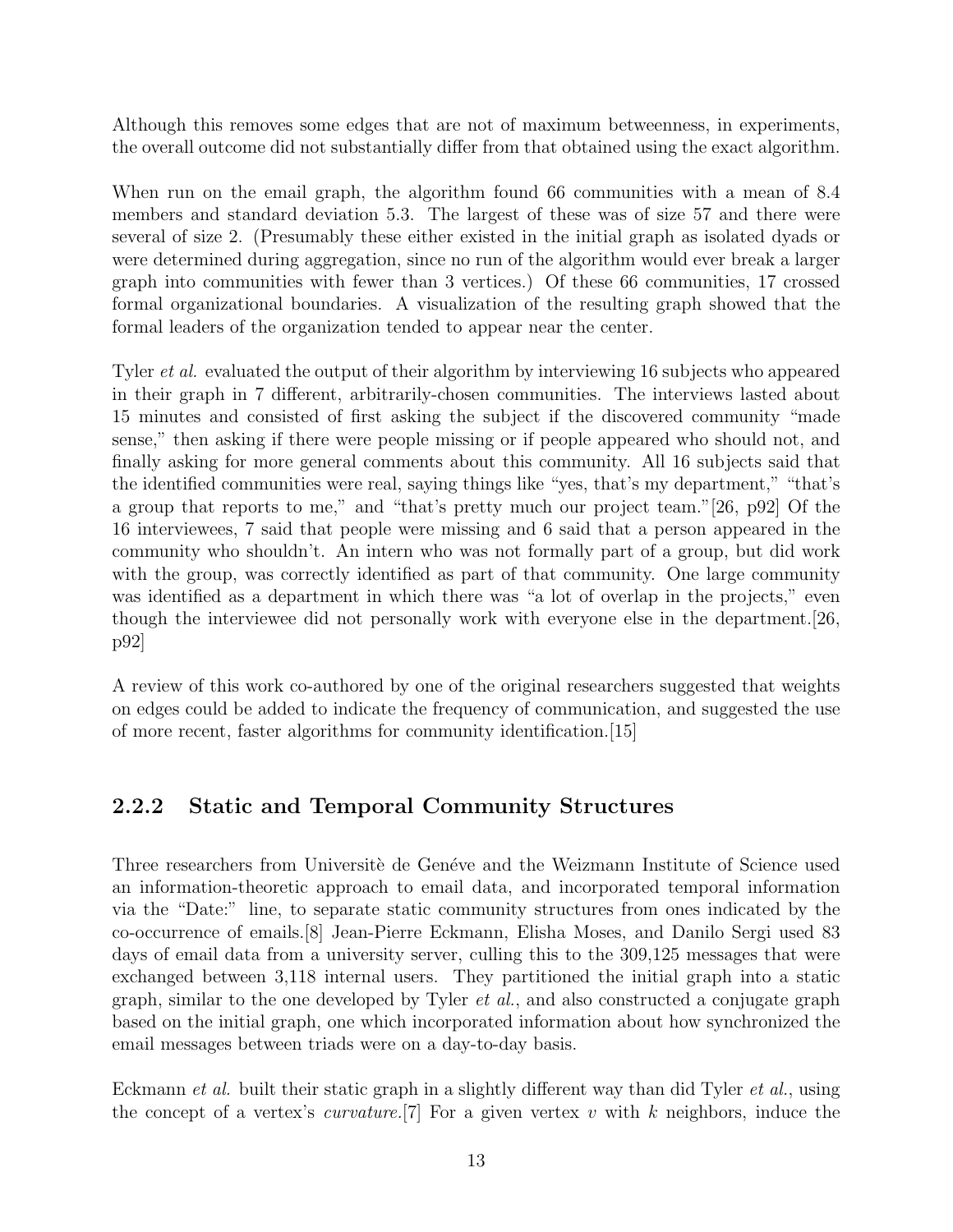subgraph  $G_{\Gamma} = (\Gamma_v, E_{\Gamma})$  on the neighborhood of v. (Note that the number of edges  $E_{\Gamma}$  is at most  $\binom{k}{2}$  $_{2}^{k}$ ).) Now,  $curv(v) = (|E_{\Gamma}|/{\binom{k}{2}}$  $\binom{k}{2}$ ). If v and its neighbors form a clique,  $curv(v) = 1$ , the maximum value. If there is no edge between any of the neighbors of v,  $curv(v) = 0$ . Considered in the context of small-world networks, curvature is the local, per-vertex analog of clustering. Eckmann et al. only included vertices with a curvature of more than 0.1 in their static graph, which revealed "the clear appearance of departmental communities."[8,  $|p4|$ 

Eckmann *et al.* introduced a conjugate graph based on the *temporal cohesion* of triads. These triads, which are vertices in the conjugate graph, correspond to triangles in the original graph. The temporal cohesion of a triangle  $A, B, C$  is the mutual information of that triangle for one-day (24-hour) intervals. First, consider the mutual information for a pair of vertices A, B. This measures how much knowledge of the activity of A (sending email, in this case) improves one's guess about the activity of B. It is a symmetric measure. Consider that  $p_A(1)$  is the probability that A sends email to B within 24 hours; given the data over d days, this probability is  $N_A(1)/d$ , the number of days A was observed to send email to B divided by the total number of days. Similarly,  $p_A(0) = N_A(0)/d$  expresses the probability that A does not send email to B within 24 hours. Allowing  $i$  and  $j$  to be binary random variables, the four joint probabilities  $p_{AB}(i, j)$  are each defined as  $N_{AB}(i, j)/d$ . They are as follows:  $p_{AB}(0,0)$ , the probability that neither party sends email to the other;  $p_{AB}(1,0)$ , the probability that A sends to B but B does not send to A;  $p_{AB}(0,1)$ , the probability that B sends to A but A does not send to B; and  $p_{AB}(0,0)$ , the probability that the parties both email each other. Now, the mutual information for the pair is as follows:

$$
I(A, B) = \sum_{i,j=0,1} p_{AB}(i,j) \cdot \log \left( \frac{p_{AB}(i,j)}{p_A(i) \cdot p_B(j)} \right)
$$

Consider a pair of people who email each other independently at random, sending emails on 50% of the days, and consider that they email each other on the same day a quarter of the time, the first emails the second without a reply a quarter of the time, and the second emails the first a quarter of the time (as is the case in expectation.) So, for all four probabilities  $p_{AB}(i, j)$ , the value is .25, and  $I(A, B) = 4 \cdot (.25 \cdot log(\frac{.25}{.5})$  $\left(\frac{.25}{.5 \cdot .5}\right)$  = 0, an appropriate value for uncorrelated  $A$  and  $B$ . If, on the other hand,  $A$  and  $B$  email each other on almost half the days and neither emails the other almost half of the days,  $I(A, B)$  will be approximately  $2 \cdot (.5 \cdot log(\frac{-5}{5})$  $(\frac{5}{5\cdot5})$ ) = 1, consistent with almost complete correlation. If one party emails the other every day, or not at all, the denominator of the log term would be zero, so mutual information is not defined. This is appropriate, since constantly sending email, or never sending email, cannot provide any information about what happens on different days. Presumably, if  $p_{AB}(i, j) = 0$  for some i, j, mutual information should be computed by simply omitting the corresponding term from the summation; the log will be  $-\infty$ , but the mutual information can still have a meaningful value.

Mutual information is defined for triangles analogously. Since six types of email transmissions are possible in a triangle,  $p_{ABC}(i_1, i_2, i_3, i_4, i_5, i_6)$  is defined for six binary random variables, and is equal to  $N_{ABC}(i_1, i_2, i_3, i_4, i_5, i_6)/d$ . Each pair of variables refers to communication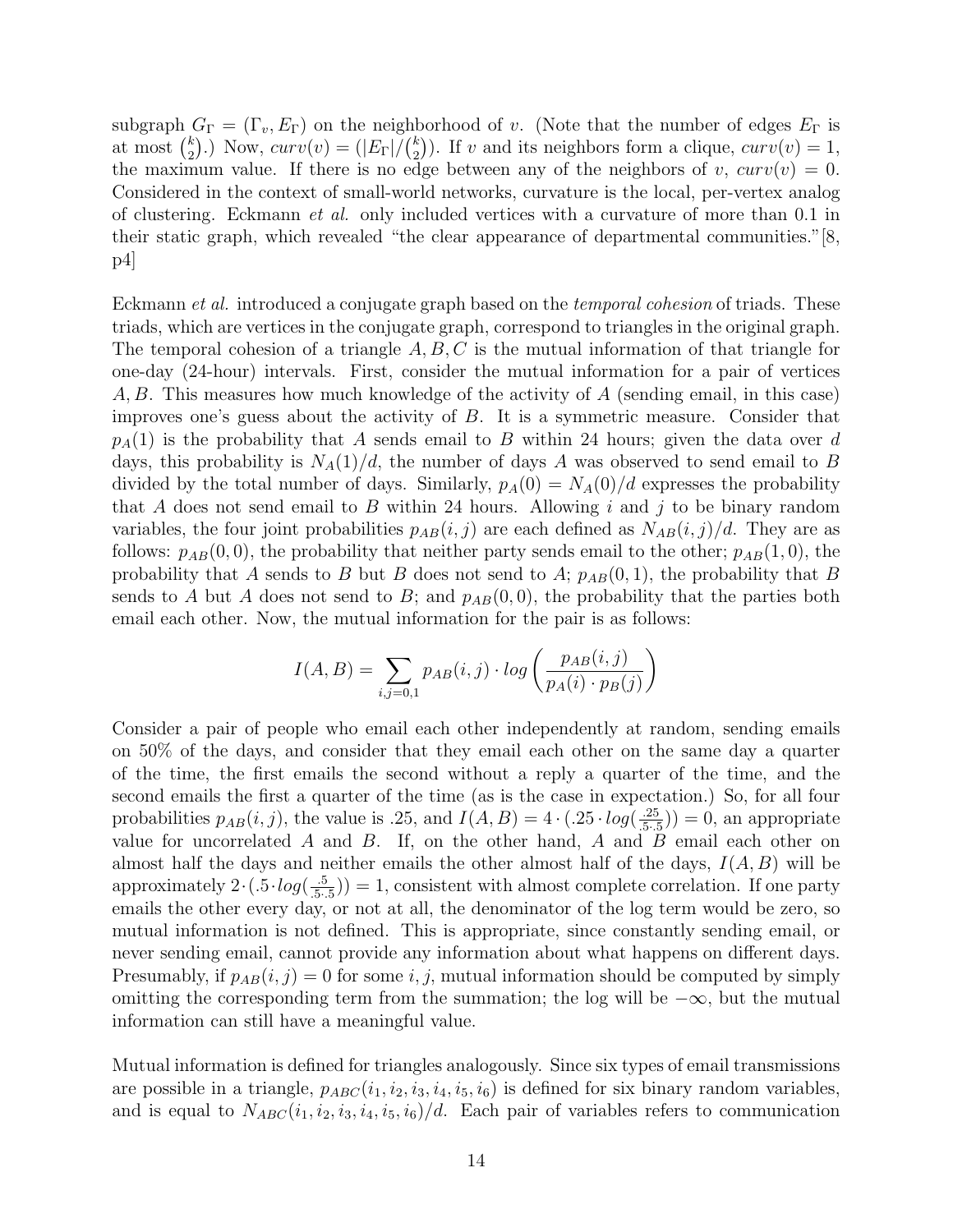between a possible pairing of users:  $(i_1, i_2)$  refers to communication between A and B, with  $i_1 = 1$  if A sent a message to B and  $i_2 = 1$  if B sent a message to A. Similarly,  $(i_3, i_4)$  refers to communication between A and C and  $(i_5, i_6)$  to communication between B and C. Then, the temporal cohesion of a triangle is its mutual information:

$$
I(A, B, C) = \sum_{i_1 \dots i_6 = 0, 1} p_{ABC}(i_1, i_2, i_3, i_4, i_5, i_6) \cdot \log \left( \frac{p_{ABC}(i_1, i_2, i_3, i_4, i_5, i_6)}{p_{AB}(i_1, i_2) \cdot p_{AC}(i_3, i_4) \cdot p_{BC}(i_5, i_6)} \right)
$$

In the conjugate graph, any triangle with temporal cohesion  $I \geq 0.5$  appears as a node. If two triangles that appear as nodes have a common edge, an edge is present between them in the conjugate graph.

The researchers reported that the conjugate graph includes "many clusters that are new, and do not appear in the high curvature graph. These are typically users that are not in the same department."[8, p4] Two of the clusters represented communities within the university involved in non-academic communications. One cluster represented visiting scientists who were all from the same foreign country. Eckmann *et al.* noted that consideration of email exchanges within companies or government agencies might be more useful than consideration of university email exchanges, since "the major activity in a university is research, which usually involves few individuals."[8, p4]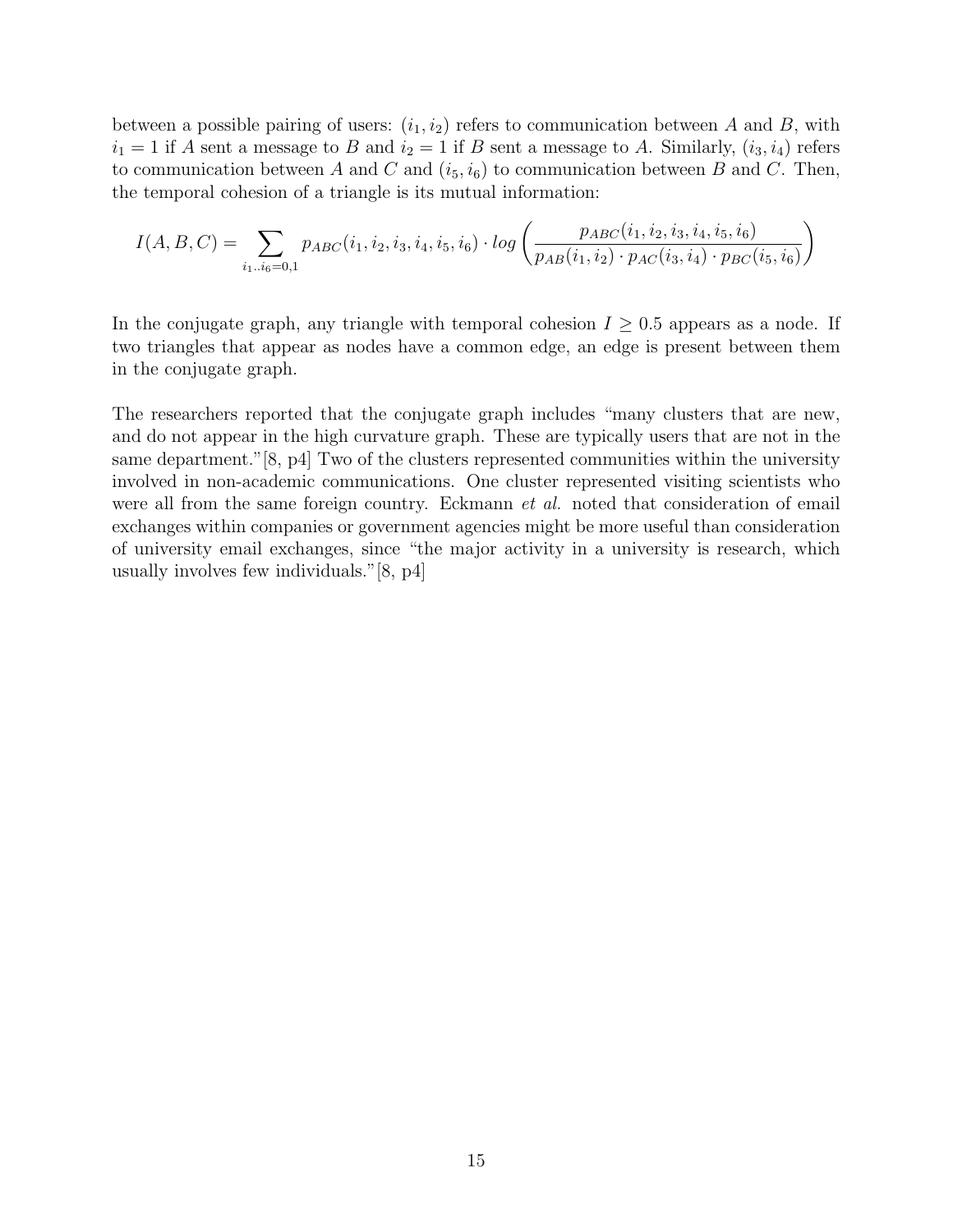## Critique of Recent Research

Computer-mediated communication and its effect on community has proven a difficult topic, whether researchers have approached the issue from a humanistic perspective or have attempted to deal with it using quantitative techniques and methods from disciplines such as computer science. However, researchers have successfully brought some mathematical and computational insights to bear on the extensive Web and email data that is now available. Worthwhile new techniques for automatically uncovering community structure have resulted. While the work done so far has its limitations, it has advanced our understanding of community as it relates to the Web and email.

## 3.1 Limitations and Areas for Improvement

One of the main problems with the research surveyed here involves a lack of evaluation of results against a social standard. Researchers tend to present lists or to answer an intrinsic question that refers to characteristics of a graph, leaving open the question of whether the clustering of the graph actually represents some social reality. There are also some possible problems with the underlying models, problems that may be revealed by the heuristics used to shore these models up and improve the results.

### 3.1.1 Evaluation and the Social World

For the most part, these studies, even the most mathematically impressive ones, stop short of considering whether the "communities" they discover really align with social realities. A pronounced tendency in the current research involves reporting on whether results look right or seem helpful, without trying to establish what social phenomena underly the data and whether or not these real social structures are actually being discovered by the newlydeveloped techniques.

Community and friends are defined in some of these studies purely with reference to the properties of subgraphs. Although a true, extrinsic meaning for these concepts is never established, researchers expect that their discovery of communities and their prediction of whether of not people are friends will correspond to the sociological meanings, or at least to some intuitive meanings, of these terms.

Adamic and Adar did try to informally determine, in some cases, whether the "friends" they identified online were actually friends.[2] But their basic definition of friendship as the existence of any link between home pages was problematic. The structural data worked fairly well to predict friendship, but friendship was, after all, just a name for a structural feature.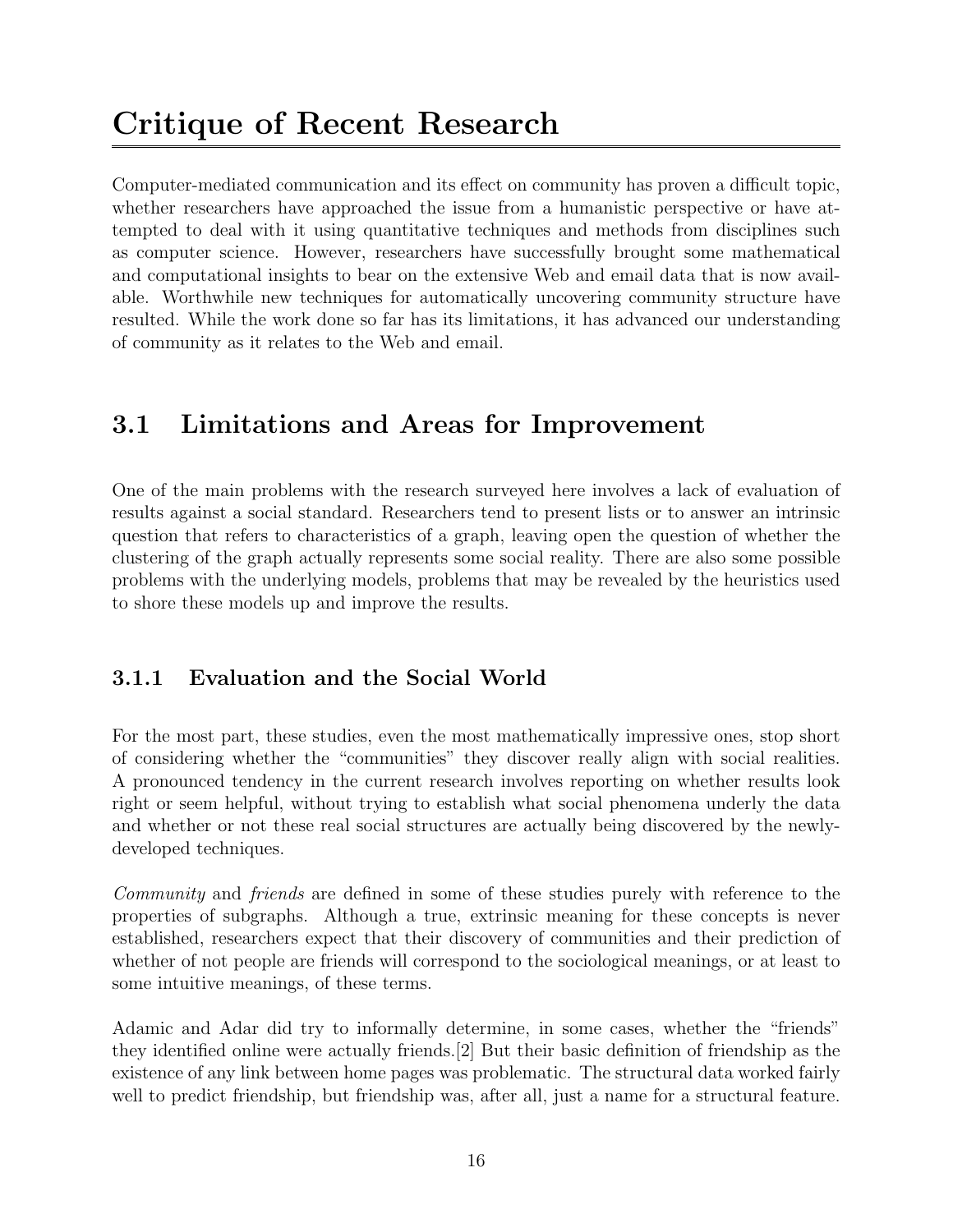Using in-links and out-links from two Web pages to predict the existence of a link between them is unusual. The predicted links would have been part of the original data collected; It is not actually clear whether these links were removed from the data before the experiments were run. Even if these links were removed, there would seem to be few cases in which the value to be predicted (a link between two specific pages) would ever not be part of the input data, consisting of all links between all pages crawled.

Gibson *et al.* and Kleinberg present "top authority" lists which appear admirable, as do Flake et al., but these lists are never compared to any others — neither human-generated ones nor ones produced automatically using other methods. While their techniques seem to do well at discovering communities, and the foremost pages identified are certainly plausible as leading sites, Web-conversant experts on those topics could possibly come up with better lists or find problems with the ones that were generated. If lists of top authorities, or community members in general, were built using different techniques, people who were familiar with the Web community could rank or rate the lists, examining the sites in question if necessary to thoroughly evaluate the quality of these lists. Even if the discrepancies between discovered communities were minor, they might reveal biases that would be more strongly expressed in other cases, biases that could then be addressed.

Eckmann et al. colored the nodes of their static graph to indicate different departments, showing that different departments fall on different parts of the static graph. But it is not clear how to induce departmental graphs using the static graph they output. In their conjugate graph, they identified three components as corresponding to real social exchanges, but they did not characterize the other components or try to determine how many real communities were not correctly identified by components of the conjugate graph.

### 3.1.2 Heuristics, Tricks, and Free Parameters

The use of HITS for community identification, by Gibson *et al.* and by Kleinberg, clearly involved the fewest free parameters and the fewest heuristic exceptions to the basic model. Even the problems identified with the system — for instance, sites like Yahoo! and AltaVista being identified as authorities — seem to validate the model rather than argue against it, since the identification of such sites, inappropriate as this identification may be for search purposes, does reflect a true sort of authority that is conferred on them in many different communities online. The claim is made that hits has only one free parameter, the size of the initial "root set" of pages that is chosen using a search engine and a search term. (As a practical measure, the top 10 hubs and top 10 authorities are usually identified; the choice of how many to list is also a free parameter. Additionally, it would be possible to vary the cap of 50 on the number of pages that will be fetched due to links to a particular page in the root set.) HITS actually inherits the heuristics and free parameters of the search engine that is employed when it starts off with this root set. Whatever information retrieval techniques are used to select this set of pages, and whatever shortcuts and heuristics they employ, essentially become part of HITS. The same cannot be said of the method of Flake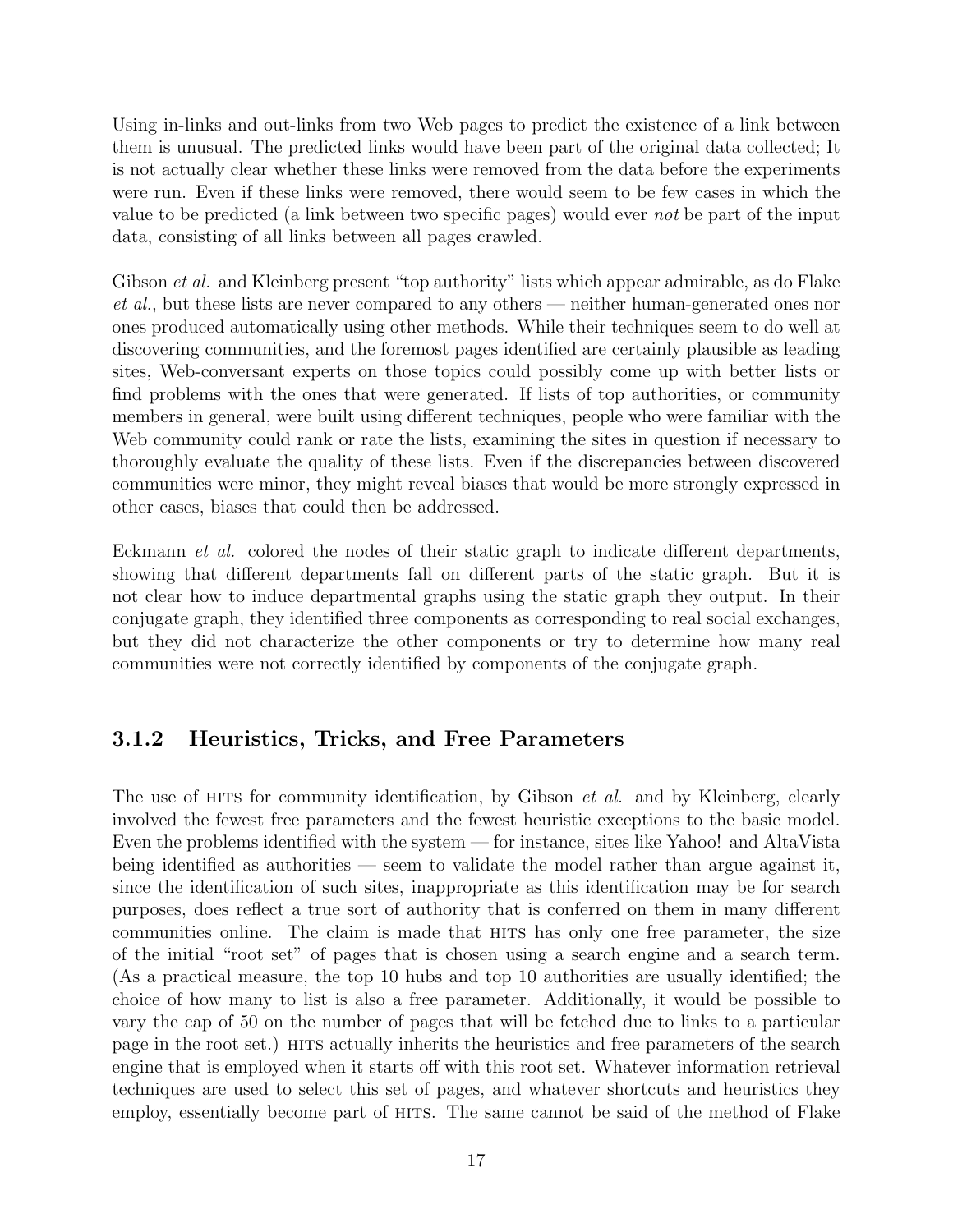et al.[9], which, although it employs many heuristics, employs only explicit ones, beginning its search with a single URL.

Although Flake et al. cite as an advantage of their technique that there is no need to extract multiple eigenvectors,[9, p151] they define community so that each Web page, used as a source, can only be part of a single community. Their technique would be able to identify communities that are in ring-like topologies or otherwise do not have a small number of dominant members, an advantage over HITS. There is a natural way to use HITS to accomplish such identifications, however: look for a prominent cluster of more than 10 hubs and 10 authorities. Community members will still have larger components than non-community members, even if there are not a small number that are dominant. Several heuristics that Flake et al. used were justified briefly with reference to the nature of Web communities, but these make the correspondence between the original model and the Web less clear:

- 1. Four seed vertices were actually used. The additional ones were the vertices that were identified after the previous crawl as being of highest degree. They were connected to the original source with edges of infinite capacity.
- 2. The first-generation to second-generation edges were made bidirectional. That is, edges were added in the reverse direction between the pages crawled in the second generation and the ones crawled initially, if such edges were not already present.
- 3. The weight associated with edges between first-generation and second-generation vertices was set at  $k$  (a value greater than one), while the weights on all the other edges were left at 1. The proof of correspondence between the original problem and the new minimum cut problem with virtual sink assumes that all the edges in the original graph are given weight k.
- 4. Only the vertices that are most topologically distant from the source (the ones in the final generation) were connected to the virtual sink. The proof assumes all vertices are connected to the virtual sink.
- 5. Sometimes only links that cross domain boundaries are added as edges, but in one experiment, edges were added based on links within a domain.

There was no proof of convergence given for the technique as implemented, nor is there a proof of how good an approximation it is to the exact technique.

Adamic and Adar identified and removed links between home pages of users who did not know each other, finding this situation was "easy to detect." [2, p213] The presence of Yahoo! as an authority on a hits-generated list is consistent with the concept of an authority, at least, but the presence of non-friends who have links between them (the author of a Web page template and someone who used that template, for instance) reveals that equating a "friend" relationship with a home page link is essentially problematic. Also, only student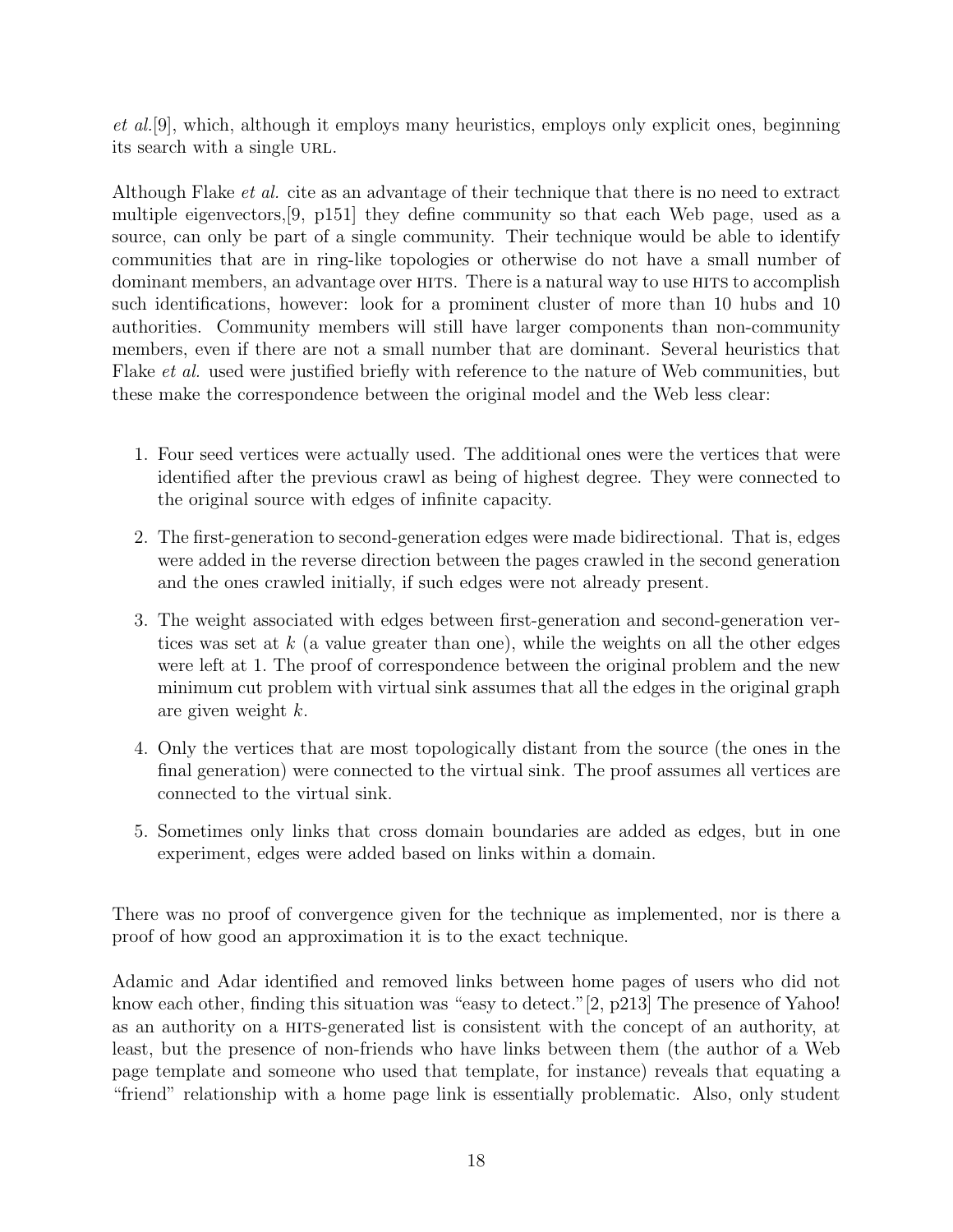home pages hosted at Stanford and MIT were used; external ones were not considered, so the problem of identifying a student home page was not tackled in general.

The Tyler et al. technique involved first creating an unweighed graph, using a threshold of 30 messages (with at least 5 sent in each direction) to determine the presence of an edge. As the researchers note, 26, pp94–95 this skews results in favor of people who send more email messages. Using a weighted graph and normalizing each user's messages over the total number they sent would have added complexity but may have removed the need for this threshold parameter. Messages sent to a list of more than 10 recipients were also excluded; this cutoff might have been changed so that messages sent to larger groups were smoothly discounted, rather than being cut off sharply at 10.

The randomized procedure used by Tyler *et al.* cycled through j vertices on each iteration and was repeated  $i$  times, providing two more free parameters. There are ways to let a single vertex lie in multiple communities without employing this sort of randomization. For instance, if there are two edges  $x$  and  $y$  with maximum betweenness, deterministically replicate the whole graph and delete  $x$  in the first copy and  $y$  in the second. Then, continue the edge deletion process on both graphs. Clearly, this increases the time and space complexity of the operation, but exact techniques are worth studying in further detail so that the quality of approximations can be demonstrated, and in case there are fast formulations of these exact techniques to be discovered.

Eckmann et al. developed a technique that involved few heuristic adjustments and free parameters. They used a cutoff of 24 hours to determine temporal cohesion — a meaningful time unit, although others could be used, and different types of cohesion might be found over different intervals. It also may be possible to fruitfully omit the range of time over which a person almost never sends email (because he or she is sleeping, for instance) from the interval considered, so that an email response sent first thing in the morning is counted as occurring right after an email in the middle of the night. A cutoff of 0.1 curvature was used to determine if a node would appear in the static graph; a triangle's mutual information needed to be at least 0.5 for the corresponding node to appear in the temporal graph. It is possible that these cutoff points, and the appropriate way to deal with the time interval, need to be found on a per-organization basis. A principled way for finding the appropriate values in general may need to be developed.

#### 3.1.3 The Fringe of the Email Graph

Both email studies discarded messages that had "To:" or "From:" lines from outside the organization being studied. Eckmann *et al.* wrote that this was done "since external links are necessarily incomplete."[8, p1] They are incomplete, although all the information pertaining to the organization being studied is complete. That is, if *someone@elsewhere.org* is an external email address, all email to *someone@elsewhere.org* that is from anyone within the organization being studied, and all email from someone@elsewhere.org to internal addresses,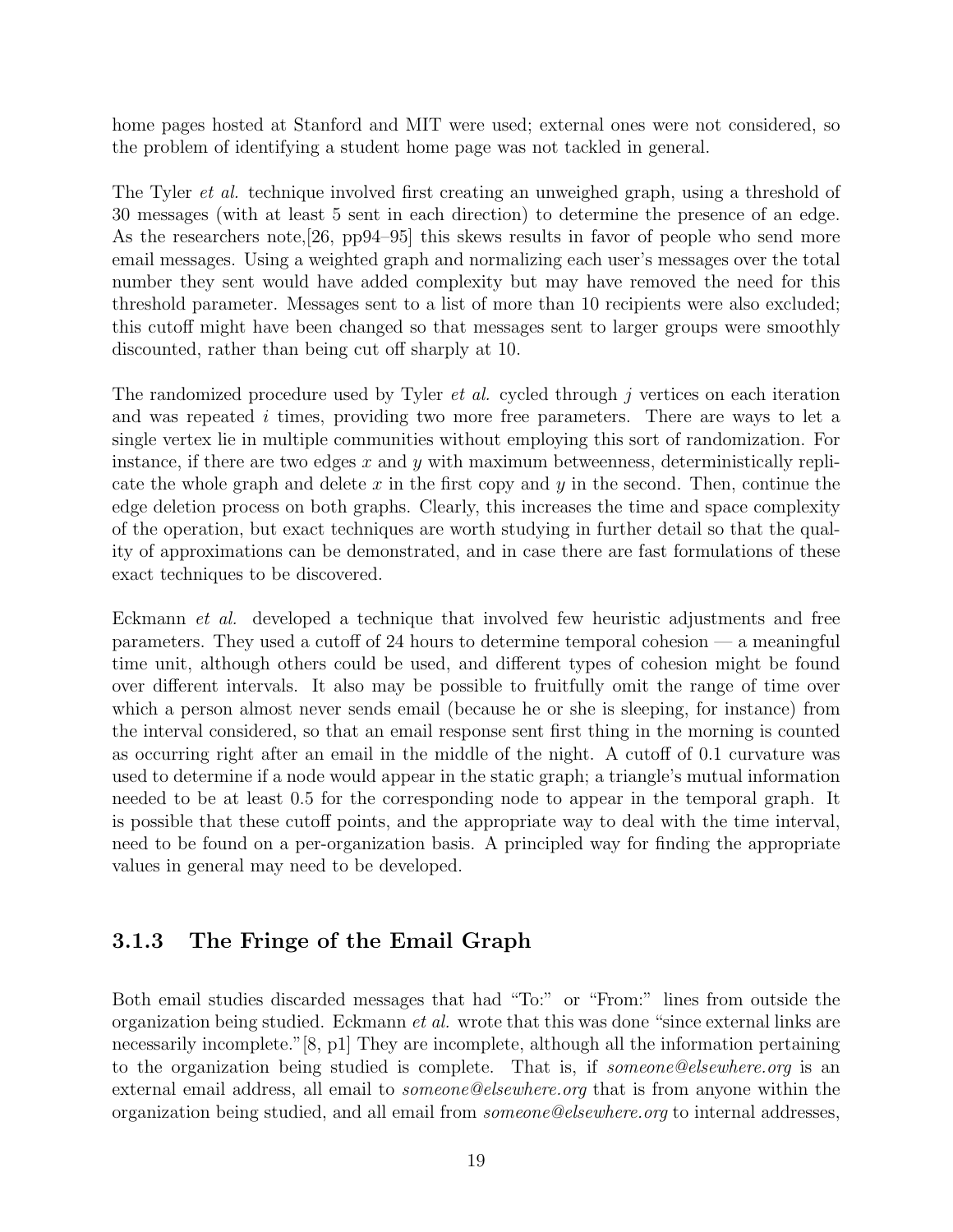is logged by the organization's server. It is possible that someone@elsewhere.org would make the difference between a set of vertices being considered a community or not. This email address may represent a collaborator, granting agency contact, vendor, or other individual who is important to the organization. It is worth some effort to incorporate such external data into an analysis. However, email correspondence between two external addresses in the data set will not be logged by the organization's server, so external data is indeed in a different category — its partial representation gives these vertices an artificially low degree, for instance. Simply including it as if it were internal would probably not suffice. One approach is suggested by work on call graphs that adds "pseudo edges" to reflect local phone calls that are not reflected in the data collected by a long-distance provider.[6]

### 3.2 Community Polarization and HITS

A feature of hits has been used for separating a polarized community. The use of this feature to characterize a community as polarized, or to quickly determine the structure of a community, can be misleading, and is worth some discussion. (Here, polarized is used to mean "concentrated around two conflicting positions.") Kleinberg gives a result in which the community of abortion-related Web pages has been divided along a "natural separation" into pro-choice and pro-life pages just with reference to the signs of the second leading eigenvector's components.[18, p625] The result has been influential, and other researchers have since tried to characterize pro-choice and pro-life Web pages. [1]

Kleinberg does not explicitly state that the signs of an eigenvector's components can be used to detect or analyze polarized communities, only noting that the abortion Web community he examined is a polarized community and that work in spectral heuristics for partitioning undirected graphs has found that vertices associated with components of different signs "are often well-separated." [18, p623] However, the strong suggestion of this result — that large positive components are typically associated with one pole of a community and large negative components are associated with that community's opposite pole — is potentially misleading. Looking at the signs of components can help determine what authorities are on either end of a community already known to be polarized, but it can also suggest that certain communities are polarized when they are not. If the set A corresponds to large positive components and the set  $B$  to large negative components, the essential observation made in the spectral partitioning of graphs  $[18, 5]$  was only that the elements in A tend to be well-separated from the ones in  $B$ . It is not always observed that  $A$  and  $B$  are sets of nearby vertices on the opposite ends of a single pole.

Consider a graph representing Web pages in a console gaming community. A non-principal eigenvector corresponding to authorities in this community might have somewhat isolated sets P (Playstation 2), X (Xbox), G (Gamecube), and D (Dreamcast), all of which are linked to by common hubs but which tend to not refer to one another. It may happen that P and G have large positive components and X and D large negative components. But the signs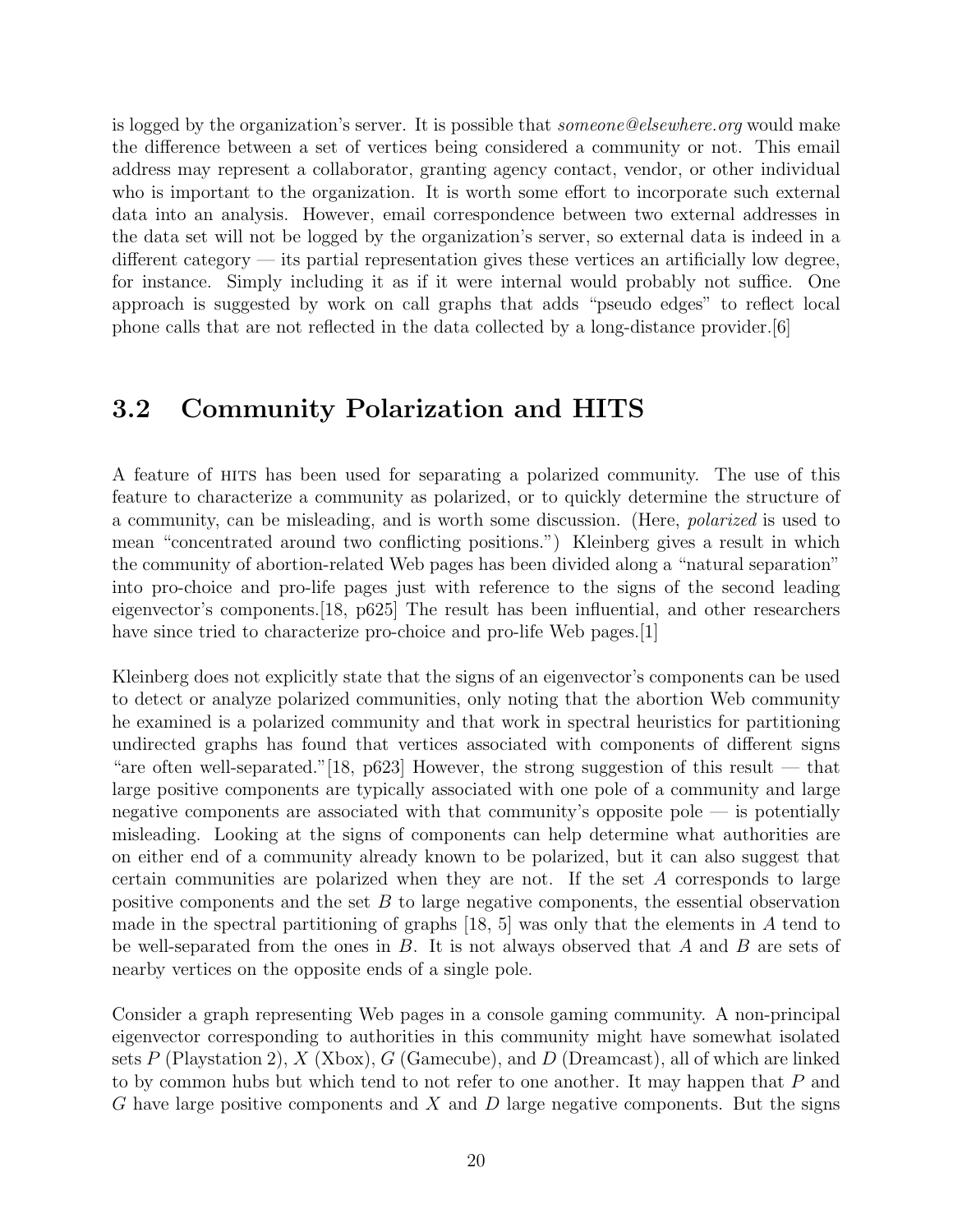of the eigenvector's components cannot signal that  $P$  and  $G$  are also separated from one another, or that X and D are also well-separated. After slight changes in the graph, of the sort that might be observed after the search engine has recrawled, it may happen that P and D end up on one "pole" and X and G on the other. If we interpreted the positive-valued and negative-valued top authorities to be polarized pages, it would look as if something radical had happened to the community, which would not have been the case.

Thus, using the sign of the components to characterize the top authorities can suggest a binary separation when a community is not actually polarized. The presence of large positive components and large negative components only signal that there are some important nodes that are well-separated. An analysis of the identified authorities (in terms of their topological distance from one another) will still be necessary to determine what the structure of the main authorities is like. Since the difference in sign does not apply, anyway, in the case of the principal eigenvector, which has all positive components, it is always necessary to analyze the top authorities in the principal community using another technique if anything is to be known about their structure. Although this matter may seem minor, failing to comment on it would risk letting a computer science result reinforce a common rhetorical and journalistic fallacy, that all issues have exactly two sides to them and that one only needs to identify proponents and opponents.

### 3.3 Significant Advances

Much of the research considered here has made evident the importance of communications structure, even when it is considered apart from the content of communications, and has shown that this structure is susceptible to automated analysis. This work has also brought sophisticated mathematical and algorithmic techniques to bear, and has motivated advances in algorithms for large, sparse social graphs. Finally, one group of researchers has tried to connect their work on community discovery to social reality by evaluating it with interviews and using social relationships, rather than any intrinsic feature of the data, as their standard.

#### 3.3.1 The Importance of Structure

Kleinberg's work on HITS, the basis of the investigation of community by Gibson  $et al.,$ revealed an important aspect of the Web, one that seems obvious in retrospect but had not been fully appreciated: a Web page can be considered good at pointing to other pages, or it can be good at being pointed to by other pages. The idea of hubs and authorities was not developed in bibliometrics, perhaps, as Kleinberg speculates[18], because treating every document as an "authority" was good enough when a body of academic articles was being considered. The Web is a different sort of network, structurally and in terms of the types of material online. Web pages can point to each other in a way that does not have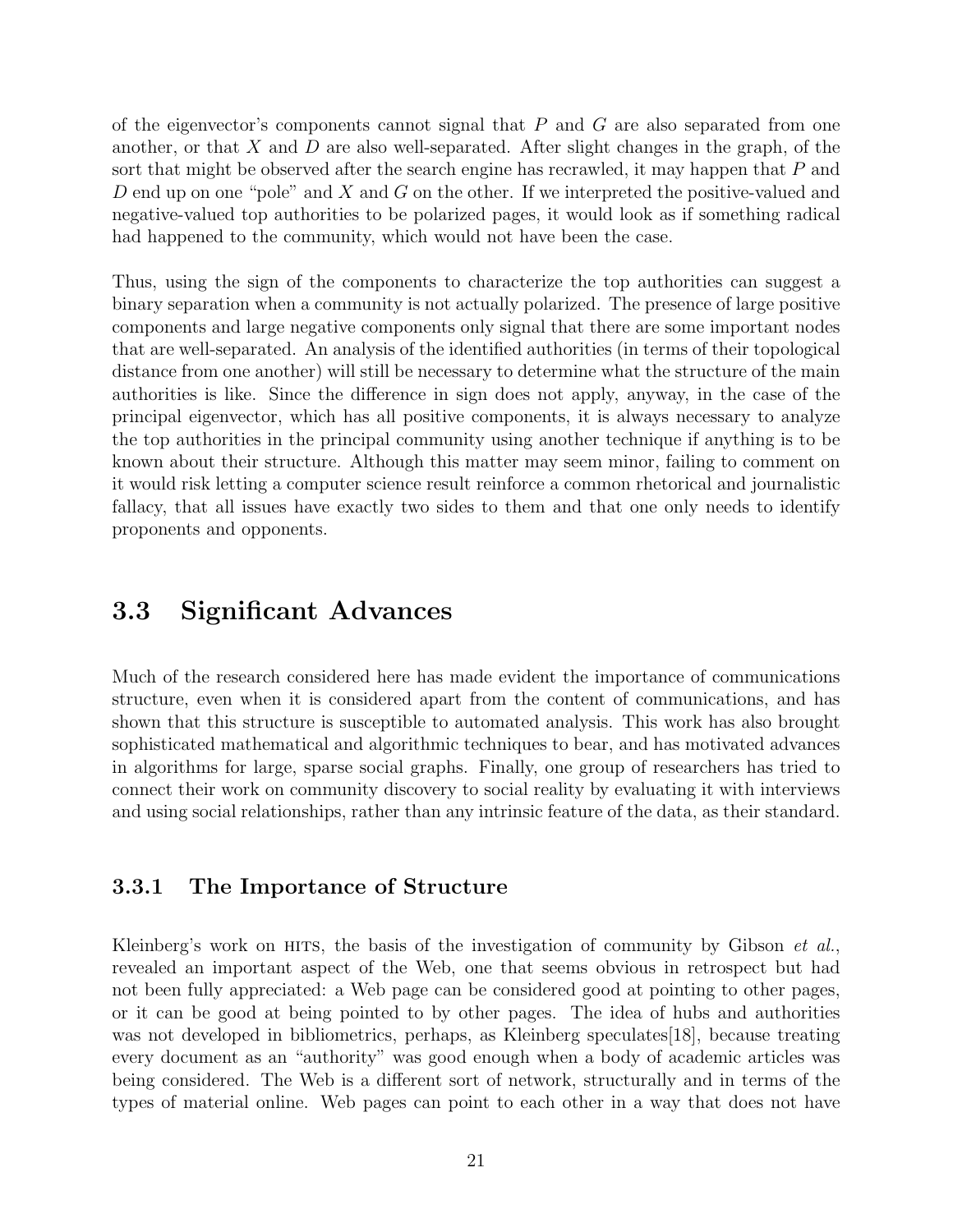a clear analog in the academic literature — although one article might cite a forthcoming article that cites the original article, this situation is far less natural that the one of Web pages pointing to one another. Research on Web communities has not just built upon the work done in bibliometrics, but has revised this work significantly for the new context as Web-native techniques have been developed.

The research done on finding "friends" by considering student home pages and mailing list memberships[2] was one attempt to consider the usefulness of structural data as opposed to textual content. It highlighted that structure can often speak as strongly as or more strongly than the text. The results of that study were also interesting for exposing some qualitative differences between the Stanford and MIT student communities.

Analysis of email communities, similarly, has gone beyond mere application of the work done on the structure of the Web. Researchers have identified the relationship between the email graph and the social network of acquaintanceship and collaboration[26] and have noted differences between the nature of email and Web graphs.[8] The co-occurrence of emails in time has been shown to be useful in creating a conjugate graph that reveals additional sorts of social structures.[8]

### 3.3.2 Mathematical, Algorithmic, and Social Network Techniques

Research has brought together insights from linear algebra, graph algorithms, and social networking to create techniques that are better suited for the Web and email than generic social network analysis methods or bibliometric techniques would be. Some progress on graph algorithms, such as that made by Brandes[4], has been specifically motivated by social network analysis measures and the need to apply these to large, sparse graphs, of the sort found in Web and email data. Researchers working directly on community discovery have also made advances.

The notion of hubs and authorities, introduced by Kleinberg and used in community analysis by Gibson et al., is a powerful one that models important aspects of the Web. By showing the correspondence between the iterative algorithm for hubs and authorities and the determination of the leading eigenvectors of two matrices, progress on two fronts was made possible. First, this mapping was convenient in terms of time complexity and allowed hits to work more quickly by exploiting fast existing algorithms for determining the leading eigenvector. Second, the reformulation suggested a way to identify non-principal communities by solving for other eigenvectors. This leap would have been difficult to make had the iterative algorithm not been formulated as a matrix problem.

Eckmann et al. made a valuable distinction between temporally cohesive edges and those that are significant in a "static" graph (which is actually a sort of temporal graph that considers all communications in a single, large time-slice). This pointed to a new dimension of structure that can be used in the analysis of communities. By further refining our un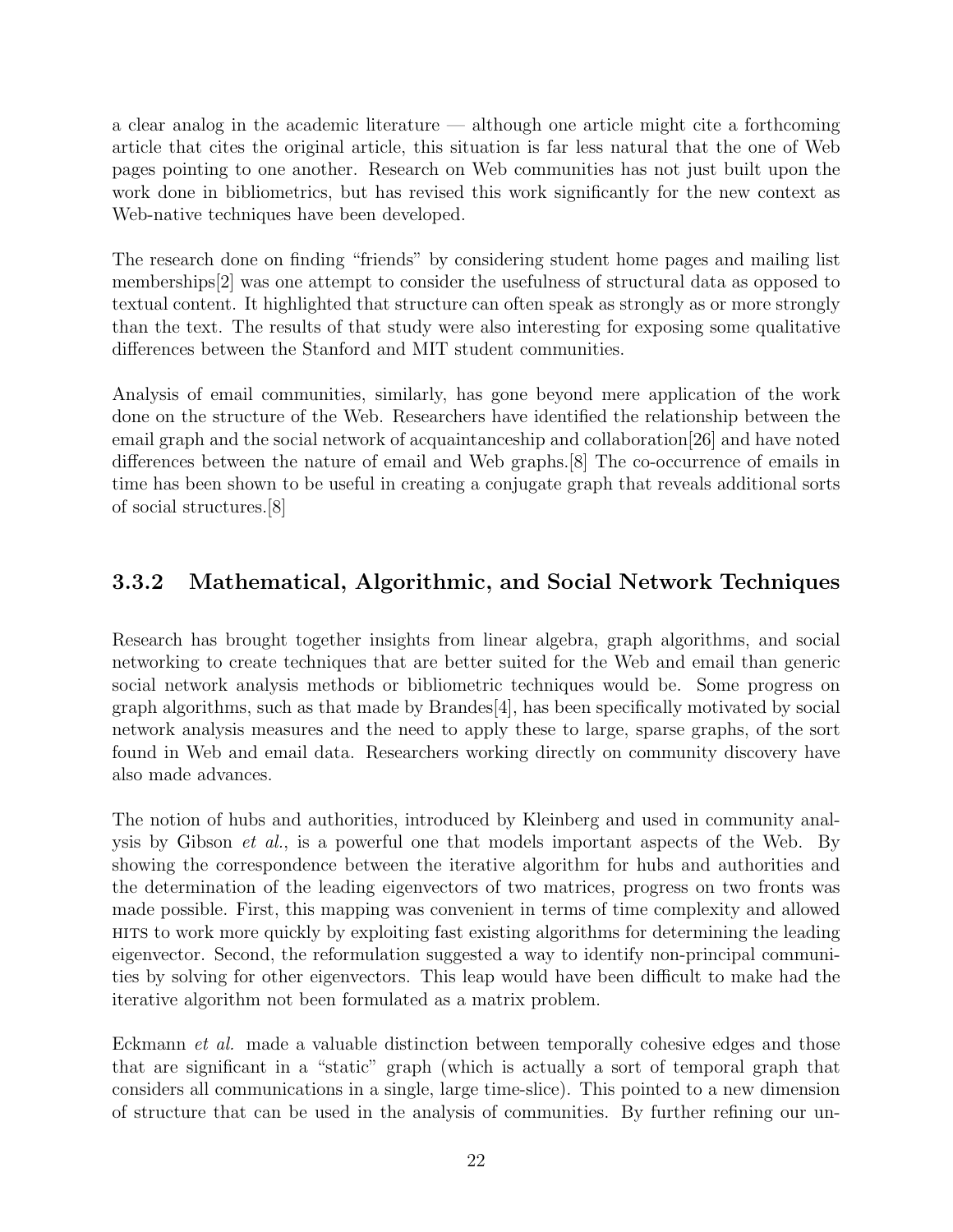derstanding of temporal data, teams of people who are involved in short-term projects, but whose communications are not cohesive after these projects end, could also be identified.

### 3.3.3 Connecting Graphs to People

One group of researchers, Tyler et al., took the important step of performing a formal and extrinsic evaluation of their results, interviewing people who were identified as being in particular communities and asking them if the identification was plausible. To determine the relationship of online communications with online and offline communities, it is particularly important to survey or interview community members, who are good sources of information about the existence of communities. Conducting interviews can help in detecting shortcomings or pathologies of automatic community discovery techniques. It may also reveal the inherent limitations of using information about the structure of email or Web communications. While structural information has been surprisingly rich and has proven useful for community discovery, we can only evaluate how effective techniques that are based upon it are if we look beyond the graphs we create to the social relationships we are attempting to model.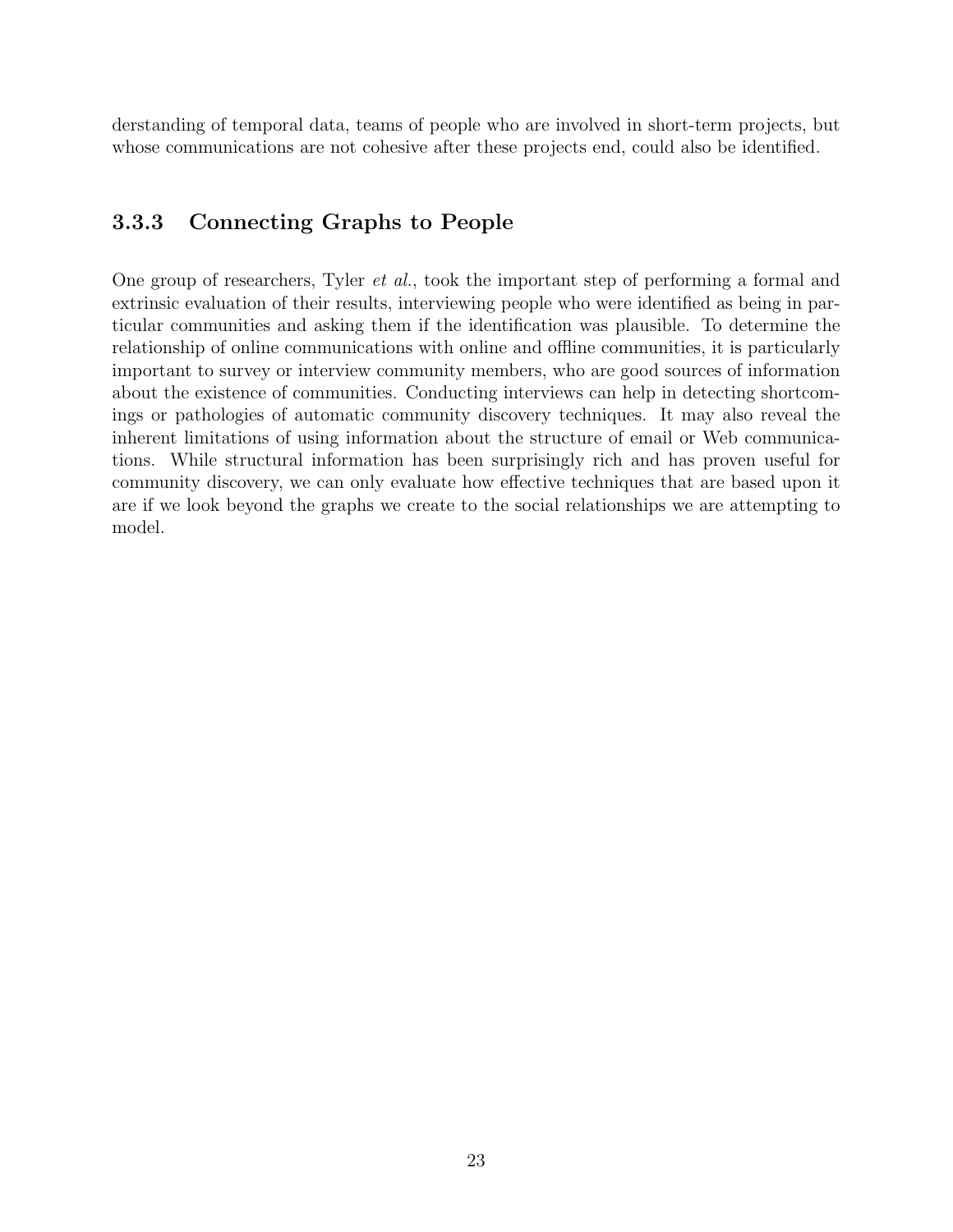# Acknowledgments

This report was written for my Written Preliminary Exam II. I appreciate the help of my WPE-II committee: Fernando Pereira, the chair, whose detailed comments on the report were particularly useful; Sampath Kannan; and my advisor, Michael Kearns. Thanks also to Ryan McDonald and Hanna Wallach for reading through a draft of the report and pointing out typographical and other errors.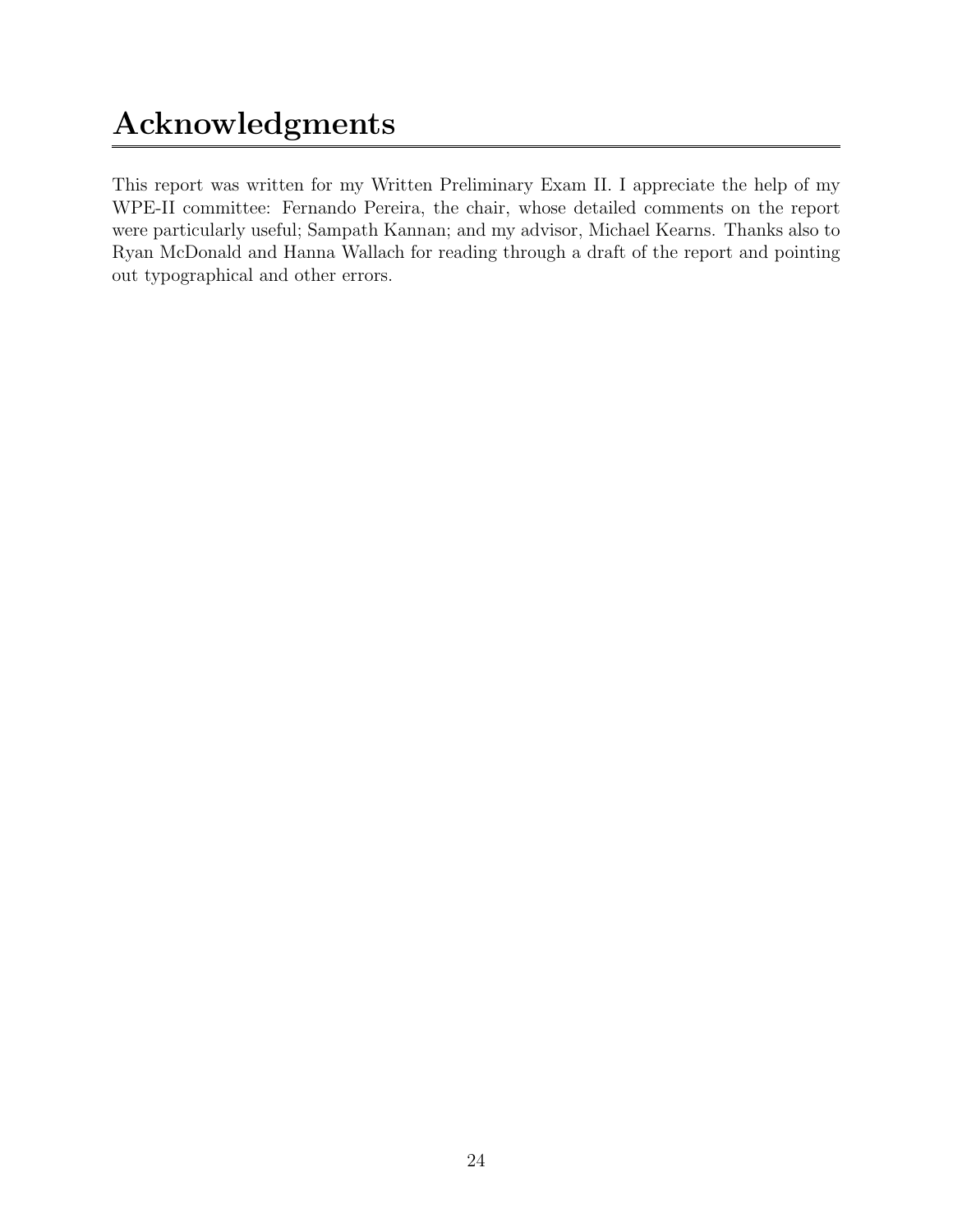## **Bibliography**

- [1] Lada A. Adamic. The small world web. In Proceedings of the Third European Conference on Research and Advanced Technology for Digital Libraries, pages 443–452. Springer-Verlag, 1999.
- [2] Lada A. Adamic and Eytan Adar. Friends and neighbors on the web. Social Networks, 25(3):211–230, 2003.
- [3] Stephen P. Borgatti and Pacy C. Foster. The network paradigm in organizational research: a review and typology. Journal of Management, 29(6):991-1013, 2003.
- [4] Ulrik Brandes. A faster algorithm for betweenness centrality. Journal of Mathematical Sociology, 25(2):163–177, 2001.
- [5] Fan R. K. Chung. Spectral Graph Theory. American Mathematical Society, Providence, R.I., 1997.
- [6] Corinna Cortes, Daryl Pregibon, and Chris Volinsky. Computational methods for dynamic graphs. Journal of Computational & Graphical Statistics,  $12(4)$ :950–970, 1 December 2003.
- [7] Jean-Pierre Eckmann and Elisha Moses. Curvature of co-links uncovers hidden thematic layers in the world wide web. *Proceedings of the National Academy of Science USA*, 99:5825–5829, 2002.
- [8] Jean-Pierre Eckmann, Elisha Moses, and Danilo Sergi. Dialog in e-mail traffic. http://xyz.lanl.gov/abs/cond-mat/0304433, 18 April 2003.
- [9] Gary William Flake, Steve Lawrence, and C. Lee Giles. Efficient identification of web communities. In Proceedings of the sixth ACM SIGKDD international conference on Knowledge discovery and data mining, pages 150–160. ACM Press, 2000.
- [10] David Gibson, Jon Kleinberg, and Prabhakar Raghavan. Inferring web communities from link topology. In Proceedings of the Ninth ACM Conference on Hypertext and Hypermedia, pages 225–234. ACM Press, 1998.
- [11] Michele Girvan and M. E. J. Newman. Community structure in social and biological networks. Proceedings of the National Academy of Science USA, 99:8271–8276, 2002.
- $[12]$  Malcolm Gladwell. The tipping point: how little things can make a big difference. Little, Brown and Company, 2000.
- [13] Gene H. Golub and Charles F. Van Loan. Matrix Computations. Johns Hopkins University Press, Baltimore, 1989.
- [14] George Hillery. Definitions of community: areas of agreement. Rural Sociology, 20(2):111–123, 1955.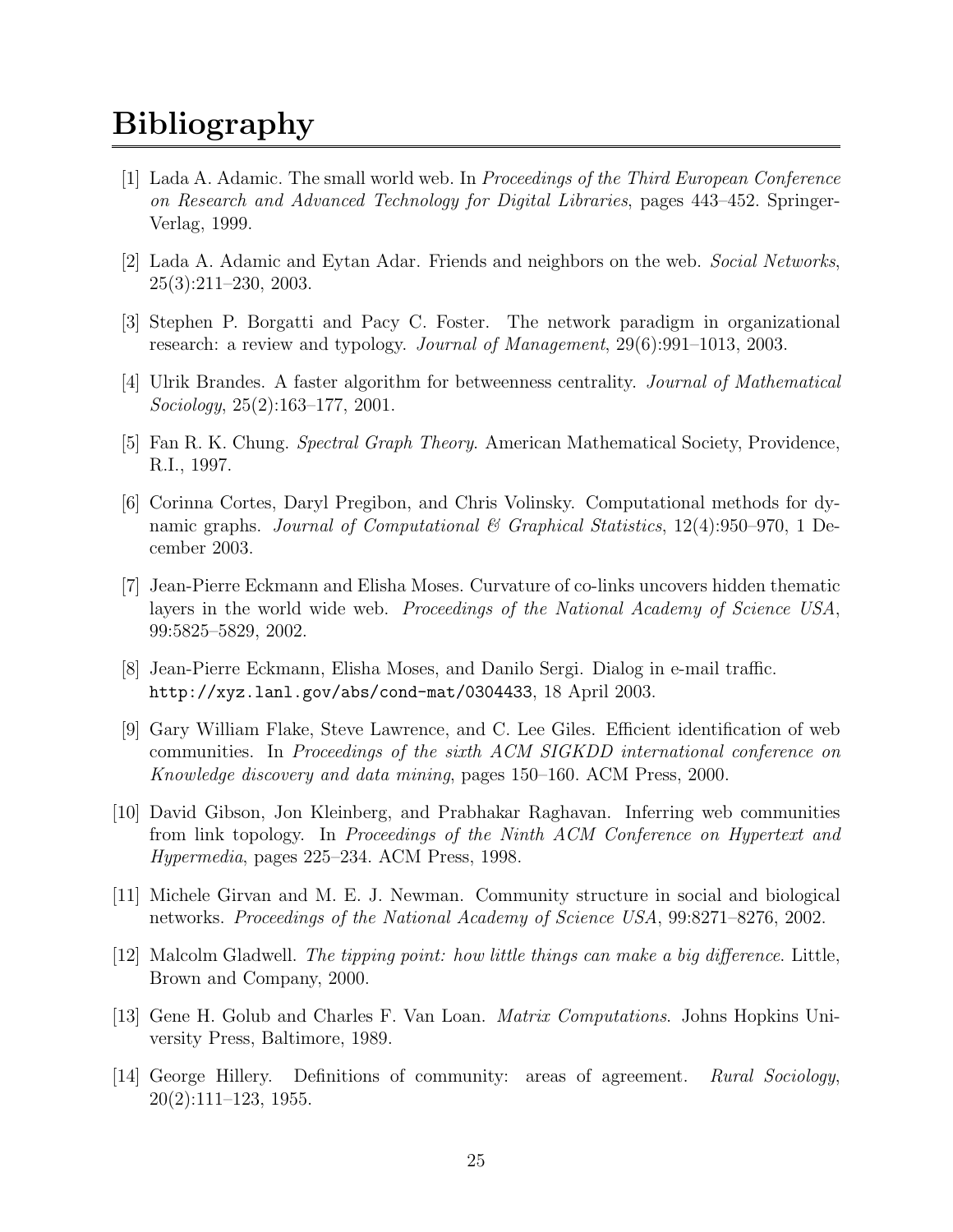- [15] Bernardo A. Huberman and Lada A. Adamic. Information dynamics in the networked world. In Eli Ben-Naim, Hans Frauenfelder, and Zoltan Toroczkai, editors, Complex Networks. Springer, 2004.
- [16] Hitoshi Isahara and Hiromi Ozaku. Intelligent network news reader. In Proceedings of the 2nd international conference on intelligent user interfaces, pages 237–240. ACM Press, 1997.
- [17] Faisal M. Khan, Todd A. Fisher, Lori Shuler, Tianhao Wu, and William M. Pottenger. Mining chat-room conversations for social and semantic interactions. http:// www.lehigh.edu/images/userImages/jgs2/Page 3471/LU-CSE-02-011.pdf, 2002.
- [18] Jon M. Kleinberg. Authoritative sources in a hyperlinked environment. J. ACM, 46(5):604–632, September 1999.
- [19] J. C. R. Licklider. Topics for discussion at forthcoming meeting. MIT Institute Archives. Memorandum, 23 April 1963.
- [20] J. C. R. Licklider. In memoriam: J. C. R. Licklider 1915-1990. Reprint of Mancomputer symbiosis (1960) and The computer as a communication device (1968) http://gatekeeper.research.compaq.com/pub/DEC/SRC/research-reports/ abstracts/src-rr-061.html, 1990.
- [21] William G. Ouchi. Markets, bureaucracies, and clans. Administrative Science Quarterly, 25(1):129–141, March 1980.
- [22] Howard Rheingold. The virtual community: homesteading on the electronic frontier. Addison Wesley, Reading, Mass., 1993.
- [23] Warren Sack. Conversation map: an interface for very large-scale conversations. Journal of Management Information Systems, 3(3):73–92, Winter 2001.
- [24] John Scott. Social network analysis: a handbook. SAGE Publications, Thousand Oaks, Calif., 2nd. edition, 2000.
- [25] Marc Smith. Invisible crowds in cyberspace: measuring and mapping the social structure of usenet. In Marc Smith and Peter Kollock, editors, Communities in cyberspace, pages 195–219. Routledge, 1999.
- [26] Joshua R. Tyler, Dennis M. Wilkinson, and Bernardo A. Huberman. Email as spectroscopy: automated discovery of community structure within organizations. In *Proceed*ings of the International Conference on Communities and Technologies, pages 81–96. Kluwer Academic Publishers, 2003.
- [27] Barry Wellman. Computer networks as social networks. Science, 293:2031–2034, 14 September 2001.